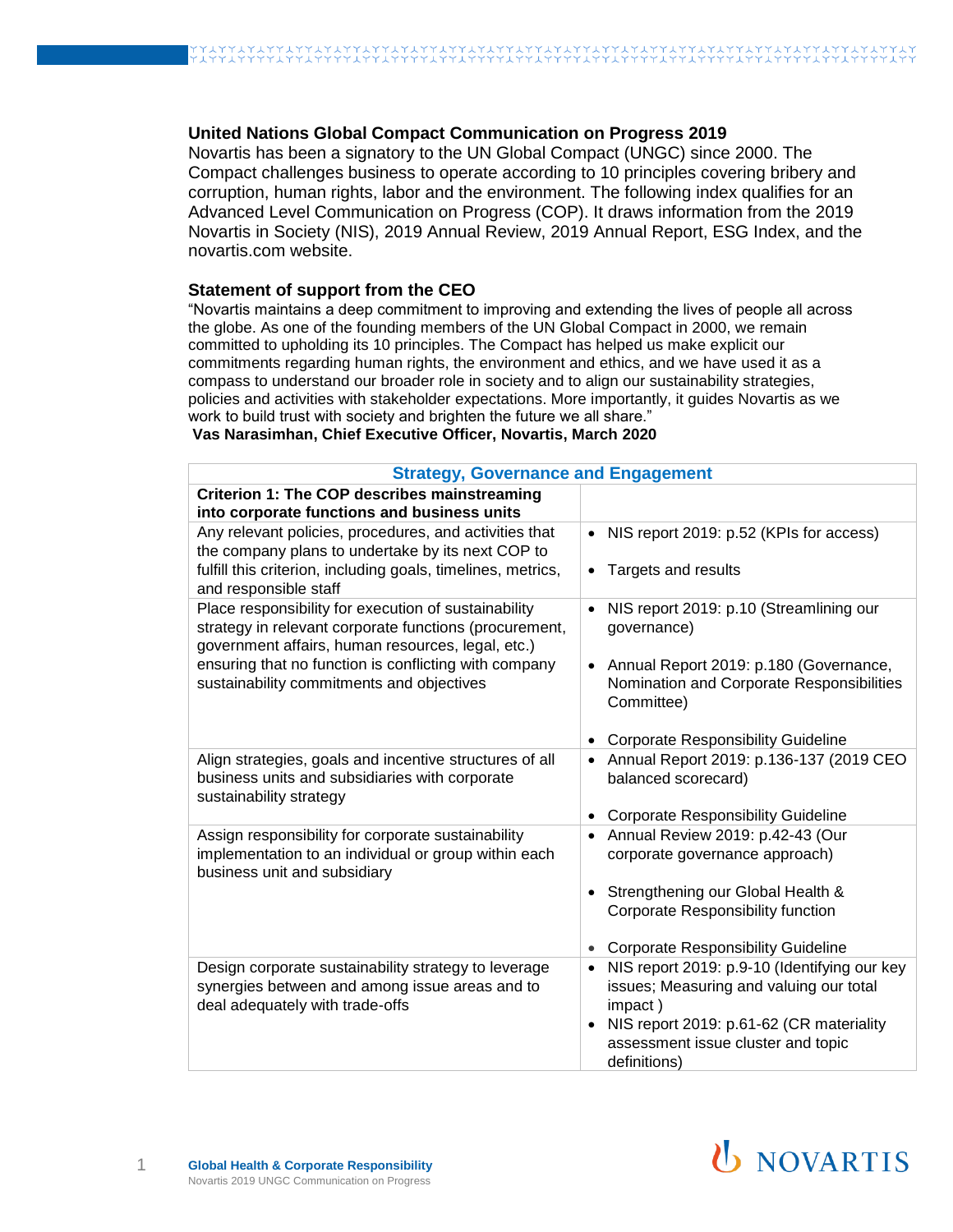| Ensure that different corporate functions coordinate<br>closely to maximize performance and avoid<br>unintended negative impacts                                                                     | NIS report 2019: p.14-15 (Strengthening<br>our governance)<br><b>Corporate Responsibility Guideline</b><br>$\bullet$                                                                                                                                                                                                                                                                                |
|------------------------------------------------------------------------------------------------------------------------------------------------------------------------------------------------------|-----------------------------------------------------------------------------------------------------------------------------------------------------------------------------------------------------------------------------------------------------------------------------------------------------------------------------------------------------------------------------------------------------|
| Criterion 2: The COP describes value chain<br>implementation                                                                                                                                         |                                                                                                                                                                                                                                                                                                                                                                                                     |
| Any relevant policies, procedures, and activities that<br>the company plans to undertake by its next COP to<br>fulfill this criterion, including goals, timelines, metrics,<br>and responsible staff | NIS report 2019: p.15-17 (Managing risk in<br>$\bullet$<br>our supply chain)<br>NIS report 2019: p.46 (Corporate<br>volunteering)<br>NIS report 2019: p.47-48 (Expanding our<br>environmental stewardship)<br>• The environmental impact of Novartis<br>along global supply chains: case study                                                                                                      |
| Analyze each segment of the value chain carefully,<br>both upstream and downstream, when mapping risks,<br>opportunities and impacts                                                                 | NIS report 2019: p.64 (Responsible<br>$\bullet$<br>Procurement risk indicator tool)<br>NIS report 2019: p.55 (Appendix: corporate<br>responsibility material topic boundaries)                                                                                                                                                                                                                      |
| Communicate policies and expectations to suppliers<br>and other relevant business partners                                                                                                           | NIS report 2019: p.15-17 (Managing risk in<br>$\bullet$<br>our supply chain)<br>Novartis.com (Responsible Supply Chain<br>Management)<br><b>Novartis Supplier Code</b><br><b>Novartis Third Party Code</b><br>$\bullet$<br>Novartis Anti-Bribery Policy<br>$\bullet$<br>No Purchase Order (PO) No Pay policy<br>Novartis Minimum Information Security<br>$\bullet$<br><b>Controls for Suppliers</b> |
| Implement monitoring and assurance mechanisms<br>(e.g. audits/screenings) for compliance within the<br>company's sphere of influence                                                                 | NIS report 2019: p.16 (Supply chain<br>$\bullet$<br>performance indicators)<br>Novartis.com (Responsible Supply Chain<br>Management)                                                                                                                                                                                                                                                                |

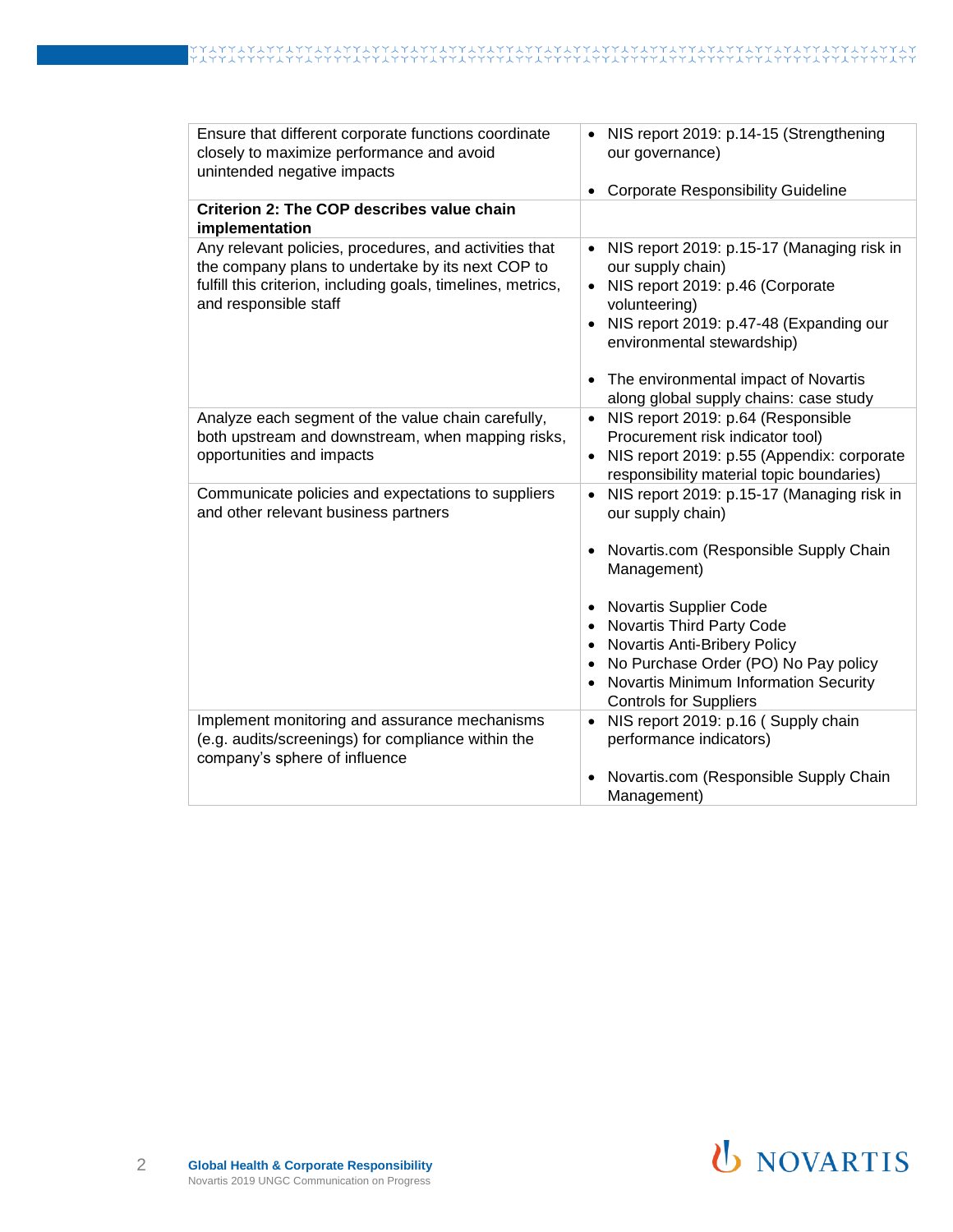| Undertake awareness-raising, training and other types<br>of capacity building with suppliers and other business<br>partners                                                                                                                      | NIS report 2019: p.28-30 (Donations;<br>$\bullet$<br>Strengthening health systems; Building<br>scientific capability around the world;<br>Training community healthcare workers;<br>Tackling cardiovascular health in low-<br>income settings; Leveraging digital health<br>solutions)<br>NIS report 2019: p.33-34 (Building a<br>holistic approach for sickle cell disease: the<br>Novartis Africa sickle cell disease program)<br>NIS report 2019: p.47-48 (Expanding our<br>environmental stewardship)<br>Novartis engages its Indian partners in<br>developing an integrated energy strategy<br><b>Novartis Supplier Code</b> |
|--------------------------------------------------------------------------------------------------------------------------------------------------------------------------------------------------------------------------------------------------|-----------------------------------------------------------------------------------------------------------------------------------------------------------------------------------------------------------------------------------------------------------------------------------------------------------------------------------------------------------------------------------------------------------------------------------------------------------------------------------------------------------------------------------------------------------------------------------------------------------------------------------|
|                                                                                                                                                                                                                                                  | Novartis Third Party Code                                                                                                                                                                                                                                                                                                                                                                                                                                                                                                                                                                                                         |
| <b>Human Rights</b>                                                                                                                                                                                                                              |                                                                                                                                                                                                                                                                                                                                                                                                                                                                                                                                                                                                                                   |
| <b>Criterion 3: The COP describes robust</b><br>commitments, strategies or policies in the area of<br>human rights                                                                                                                               |                                                                                                                                                                                                                                                                                                                                                                                                                                                                                                                                                                                                                                   |
| Any relevant policies, procedures, and activities that<br>the company plans to undertake by its next COP to<br>fulfill this criterion, including goals, timelines, metrics,<br>and responsible staff                                             | NIS report 2019: p.16-17 (Further<br>integrating human rights into our business)                                                                                                                                                                                                                                                                                                                                                                                                                                                                                                                                                  |
| Commitment to comply with all applicable laws and<br>respect internationally recognized human rights,<br>wherever the company operates (e.g., the Universal<br>Declaration of Human Rights, Guiding Principles on<br>Human Rights) (BRE1 + ARE1) | NIS report 2019: p.63 (Appendix: external<br>initiatives and membership of associations)<br>Novartis.com (Human Rights)                                                                                                                                                                                                                                                                                                                                                                                                                                                                                                           |
|                                                                                                                                                                                                                                                  | Novartis Human Rights Guideline<br>$\bullet$<br>Modern Slavery Act Statement<br>٠                                                                                                                                                                                                                                                                                                                                                                                                                                                                                                                                                 |
| Integrated or stand-alone statement of policy                                                                                                                                                                                                    | Novartis Human Rights Guideline                                                                                                                                                                                                                                                                                                                                                                                                                                                                                                                                                                                                   |
| expressing commitment to respect and support<br>human rights approved at the most senior level of the<br>company (BRE $1 + BRE5 + ARE 1 + ARE 5$ )                                                                                               | Modern Slavery Act Statement                                                                                                                                                                                                                                                                                                                                                                                                                                                                                                                                                                                                      |
| Statement of policy stipulating human rights<br>expectations of personnel, business partners and<br>other parties directly linked to operations, products or<br>services (BRE 1)                                                                 | Novartis.com (Human rights in the supply<br>$\bullet$<br>chain and modern slavery)<br>Novartis Code of Conduct<br>٠<br>Novartis Supplier Code<br>Novartis Third Party Code                                                                                                                                                                                                                                                                                                                                                                                                                                                        |
| Statement of policy publicly available and<br>communicated internally and externally to all<br>personnel, business partners and other relevant<br>parties (BRE 1 + BRE 5 + ARE 1 + ARE 5)                                                        | Novartis Code of Conduct<br>Novartis Human Rights Guideline<br>Modern Slavery Act Statement<br>Novartis Supplier Code<br>Novartis Third Party Code<br>٠                                                                                                                                                                                                                                                                                                                                                                                                                                                                           |
| <b>Criterion 4: The COP describes effective</b><br>management systems to integrate the human<br>rights principles                                                                                                                                |                                                                                                                                                                                                                                                                                                                                                                                                                                                                                                                                                                                                                                   |

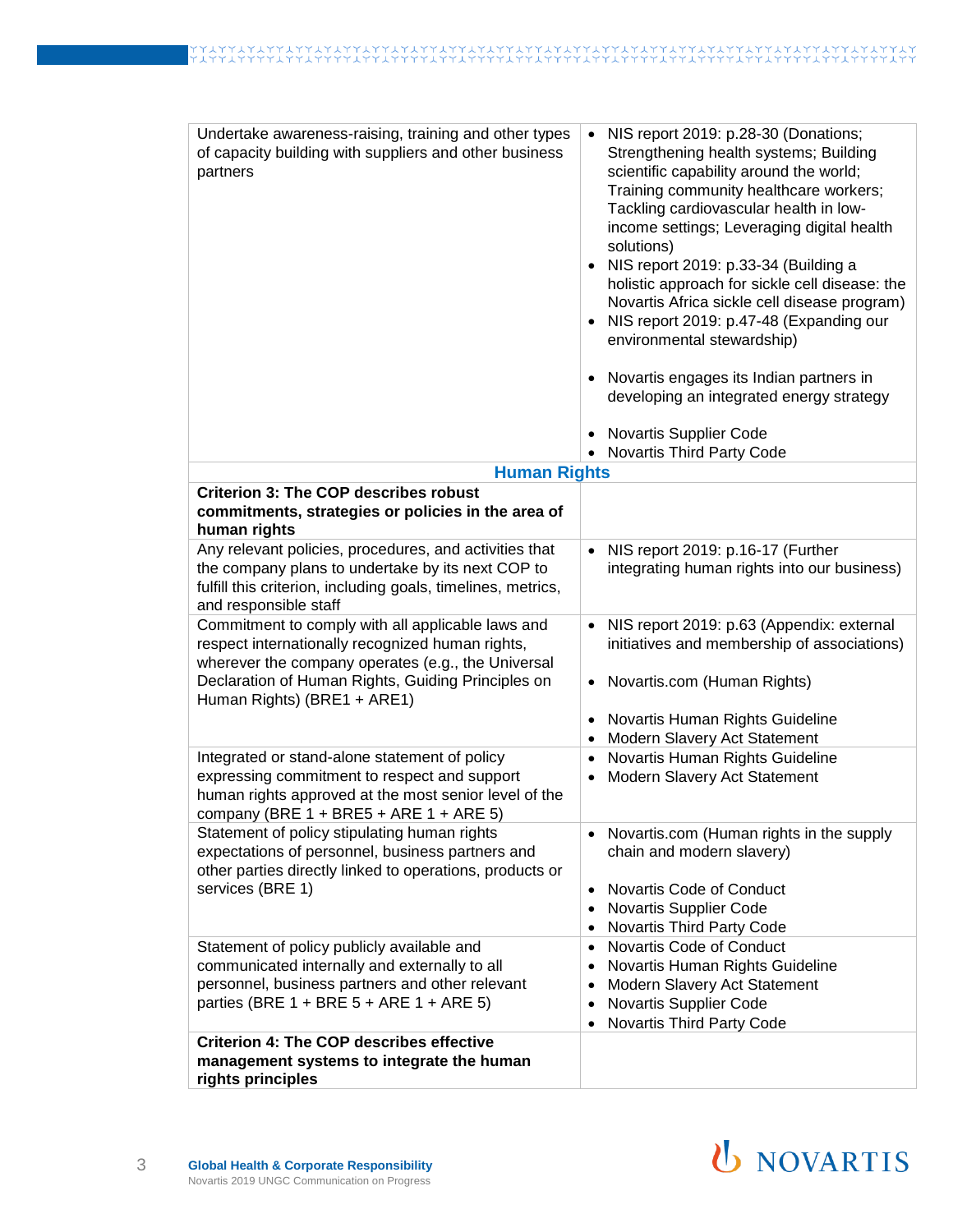| Any relevant policies, procedures, and activities that<br>the company plans to undertake by its next COP to<br>fulfill this criterion, including goals, timelines, metrics,<br>and responsible staff                                            | NIS report 2019: p.16-17 (Further<br>$\bullet$<br>integrating human rights into our business)                                                                                                                                             |
|-------------------------------------------------------------------------------------------------------------------------------------------------------------------------------------------------------------------------------------------------|-------------------------------------------------------------------------------------------------------------------------------------------------------------------------------------------------------------------------------------------|
| Process to ensure that internationally recognized<br>human rights are respected                                                                                                                                                                 | NIS report 2019: p.16-17 (Further<br>$\bullet$<br>integrating human rights into our business)                                                                                                                                             |
|                                                                                                                                                                                                                                                 | Novartis Human Rights Guideline<br>Modern Slavery Act Statement                                                                                                                                                                           |
| On-going due diligence process that includes an<br>assessment of actual and potential human rights<br>impacts (BRE $2 + BRE$ 3 + ARE $2 + ARE$ 3)                                                                                               | NIS report 2019: p.16-17 (Further<br>$\bullet$<br>integrating human rights into our business<br>Novartis Human Rights Guideline<br>$\bullet$                                                                                              |
|                                                                                                                                                                                                                                                 | Modern Slavery Act Statement<br>$\bullet$                                                                                                                                                                                                 |
| Internal awareness-raising and training on human<br>rights for management and employees                                                                                                                                                         | NIS report 2019: p.16-17 (Further<br>$\bullet$<br>integrating human rights into our business                                                                                                                                              |
|                                                                                                                                                                                                                                                 | Novartis.com (Training and guiding<br>$\bullet$<br>associates)                                                                                                                                                                            |
|                                                                                                                                                                                                                                                 | Modern Slavery Act Statement<br>$\bullet$                                                                                                                                                                                                 |
| Operational-level grievance mechanisms for those<br>potentially impacted by the company's activities (BRE<br>$4 + ARE 4$                                                                                                                        | NIS report 2019: p.16-17 (Further<br>$\bullet$<br>integrating human rights into our business                                                                                                                                              |
|                                                                                                                                                                                                                                                 | Novartis.com (Handling complaints)<br>$\bullet$                                                                                                                                                                                           |
|                                                                                                                                                                                                                                                 | Novartis Human Rights Guideline<br>$\bullet$<br>Modern Slavery Act Statement<br>$\bullet$                                                                                                                                                 |
| Allocation of responsibilities and accountability for<br>addressing human rights impacts                                                                                                                                                        | NIS report 2019: p.14-15 (Strengthening<br>$\bullet$<br>our governance)                                                                                                                                                                   |
|                                                                                                                                                                                                                                                 | Novartis Human Rights Guideline<br>$\bullet$                                                                                                                                                                                              |
| Internal decision-making, budget and oversight for<br>effective responses to human rights impacts                                                                                                                                               | NIS report 2019: p.14-15 (Strengthening<br>$\bullet$<br>our governance)                                                                                                                                                                   |
|                                                                                                                                                                                                                                                 | Novartis Human Rights Guideline<br>$\bullet$                                                                                                                                                                                              |
| Processes to provide for or cooperate in the<br>remediation of adverse human rights impacts that the<br>company has caused or contributed to (BRE 3+ BRE<br>$4 + ARE3 + ARE4$                                                                   | NIS report 2019: p.16-18 (Further<br>integrating human rights into our business;<br>Encouraging a speak-up culture)                                                                                                                       |
|                                                                                                                                                                                                                                                 | Novartis.com (Handling complaints)<br>$\bullet$                                                                                                                                                                                           |
|                                                                                                                                                                                                                                                 | Novartis Human Rights Guideline<br>$\bullet$<br>Modern Slavery Act Statement<br>$\bullet$                                                                                                                                                 |
| Process and programs in place to support human<br>rights through: core business; strategic<br>philanthropic/social investment; public policy<br>engagement/advocacy; partnerships and/or other<br>forms of collective action (BRE $6 + ARE 6$ ) | NIS report 2019: p.16-18 (Managing risk in<br>$\bullet$<br>our supply chain; Further integrating<br>human rights into our business;<br>Encouraging a speak-up culture<br>NIS report 2019: p.45 (Novartis diversity<br>٠<br>and inclusion) |
|                                                                                                                                                                                                                                                 |                                                                                                                                                                                                                                           |

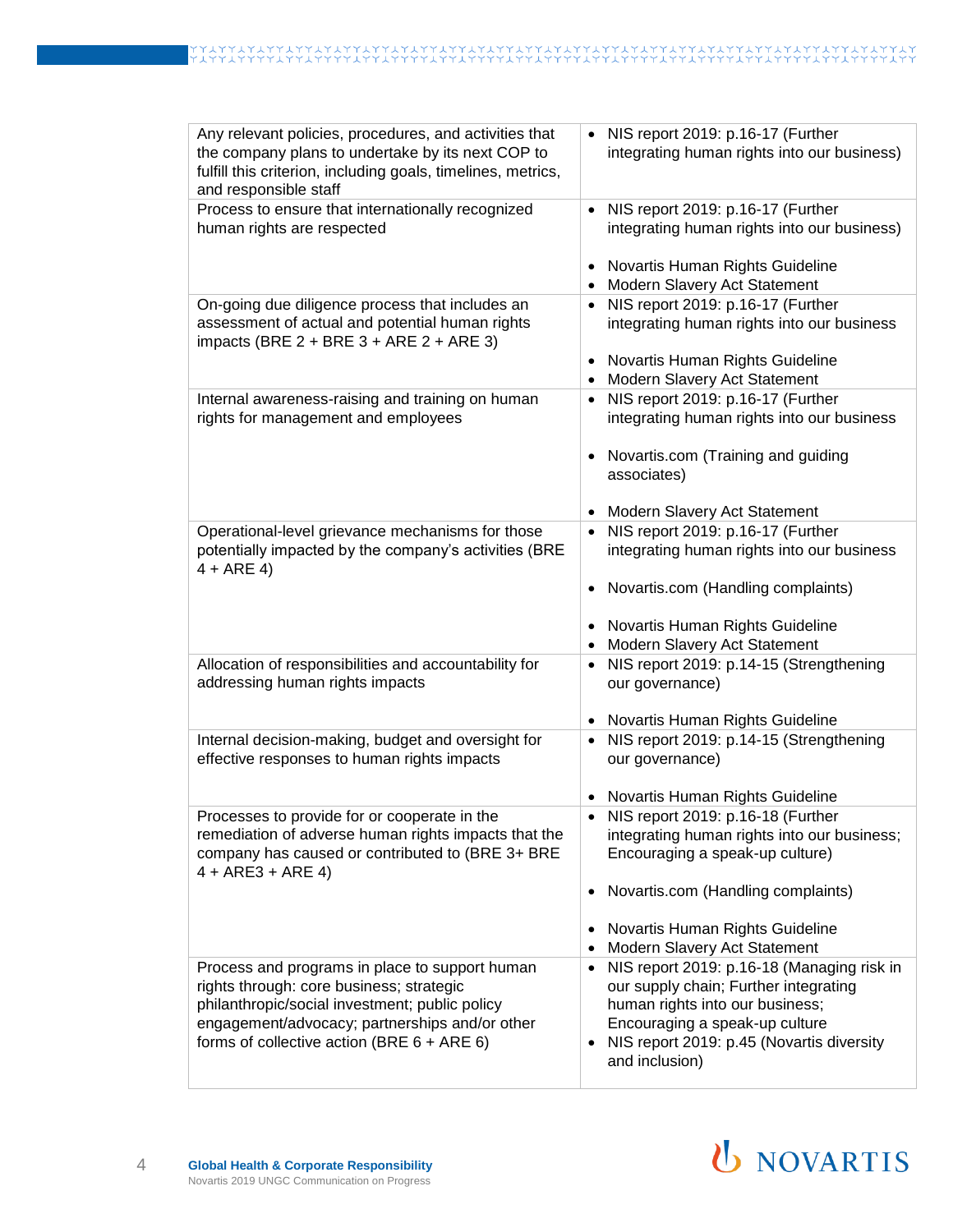|                                                                                                                                                                                                             | Novartis.com (Expanding access to<br>healthcare)                                                                                                                                                                                                                                             |
|-------------------------------------------------------------------------------------------------------------------------------------------------------------------------------------------------------------|----------------------------------------------------------------------------------------------------------------------------------------------------------------------------------------------------------------------------------------------------------------------------------------------|
|                                                                                                                                                                                                             | Novartis Human Rights Guideline<br>$\bullet$<br>Modern Slavery Act Statement<br>$\bullet$                                                                                                                                                                                                    |
| <b>Criterion 5: The COP describes effective</b><br>monitoring and evaluation mechanisms of human<br>rights integration                                                                                      |                                                                                                                                                                                                                                                                                              |
| Any relevant policies, procedures, and activities that<br>the company plans to undertake by its next COP to<br>fulfill this criterion, including goals, timelines, metrics,<br>and responsible staff        | NIS report 2019: p.16-17 (Further<br>$\bullet$<br>integrating human rights into our business<br>NIS report 2019: p.63 (Appendix: external<br>initiatives and membership of associations)                                                                                                     |
| System to monitor the effectiveness of human rights<br>policies and implementation with quantitative and<br>qualitative metrics, including in the supply chain<br>$(BRE3 + ARE3)$                           | NIS report 2019: p.15-17 (Managing risk in<br>$\bullet$<br>our supply chain; Further integrating<br>human rights into our business)<br>NIS report 2019: p.54 (Supply chain<br>$\bullet$<br>performance indicators)                                                                           |
|                                                                                                                                                                                                             | Novartis.com (Human rights in the supply<br>$\bullet$<br>chain and modern slavery)<br>Novartis.com (Handling complaints)<br>$\bullet$<br>Novartis Human Rights Guideline                                                                                                                     |
|                                                                                                                                                                                                             | $\bullet$<br>Modern Slavery Act Statement<br>$\bullet$                                                                                                                                                                                                                                       |
| Monitoring draws from internal and external feedback,<br>including affected stakeholders                                                                                                                    | NIS report 2019: p.16-17 (Further<br>$\bullet$<br>integrating human rights into our business)<br>NIS report 2019: p.59-62 (Corporate<br>$\bullet$<br>responsibility material topic boundaries;<br>Corporate responsibility materiality<br>assessment issue cluster and topic<br>definitions) |
| Leadership review of monitoring and improvement<br>results                                                                                                                                                  | NIS report 2019: p.16-17 (Further<br>$\bullet$<br>integrating human rights into our business)                                                                                                                                                                                                |
|                                                                                                                                                                                                             | Novartis Human Rights Guideline<br>$\bullet$<br>Modern Slavery Act Statement<br>$\bullet$                                                                                                                                                                                                    |
| Process to deal with incidents the company has<br>caused or contributed to for internal and external<br>stakeholders (BRE 4 + ARE 4)                                                                        | NIS report 2019: p.17-18 (Encouraging a<br>$\bullet$<br>speak-up culture)<br>Novartis.com (Handling complaints)<br>$\bullet$                                                                                                                                                                 |
|                                                                                                                                                                                                             | Novartis Human Rights Guideline<br>$\bullet$<br>Modern Slavery Act Statement<br>$\bullet$                                                                                                                                                                                                    |
| Grievance mechanisms that are legitimate,<br>accessible, predictable, equitable, transparent, rights-<br>compatible, a source of continuous learning, and<br>based on engagement and dialogue (BRE4 + ARE4) | NIS report 2019: p.17-18 (Encouraging a<br>$\bullet$<br>speak-up culture; Creating a Code of<br>Ethics)                                                                                                                                                                                      |
|                                                                                                                                                                                                             | Novartis.com (Handling complaints)                                                                                                                                                                                                                                                           |
| Outcomes of integration of the human rights principles                                                                                                                                                      | NIS report 2019: p.16-17 (Further<br>$\bullet$<br>integrating human rights into our business)                                                                                                                                                                                                |
|                                                                                                                                                                                                             | Novartis.com (Living wage)                                                                                                                                                                                                                                                                   |

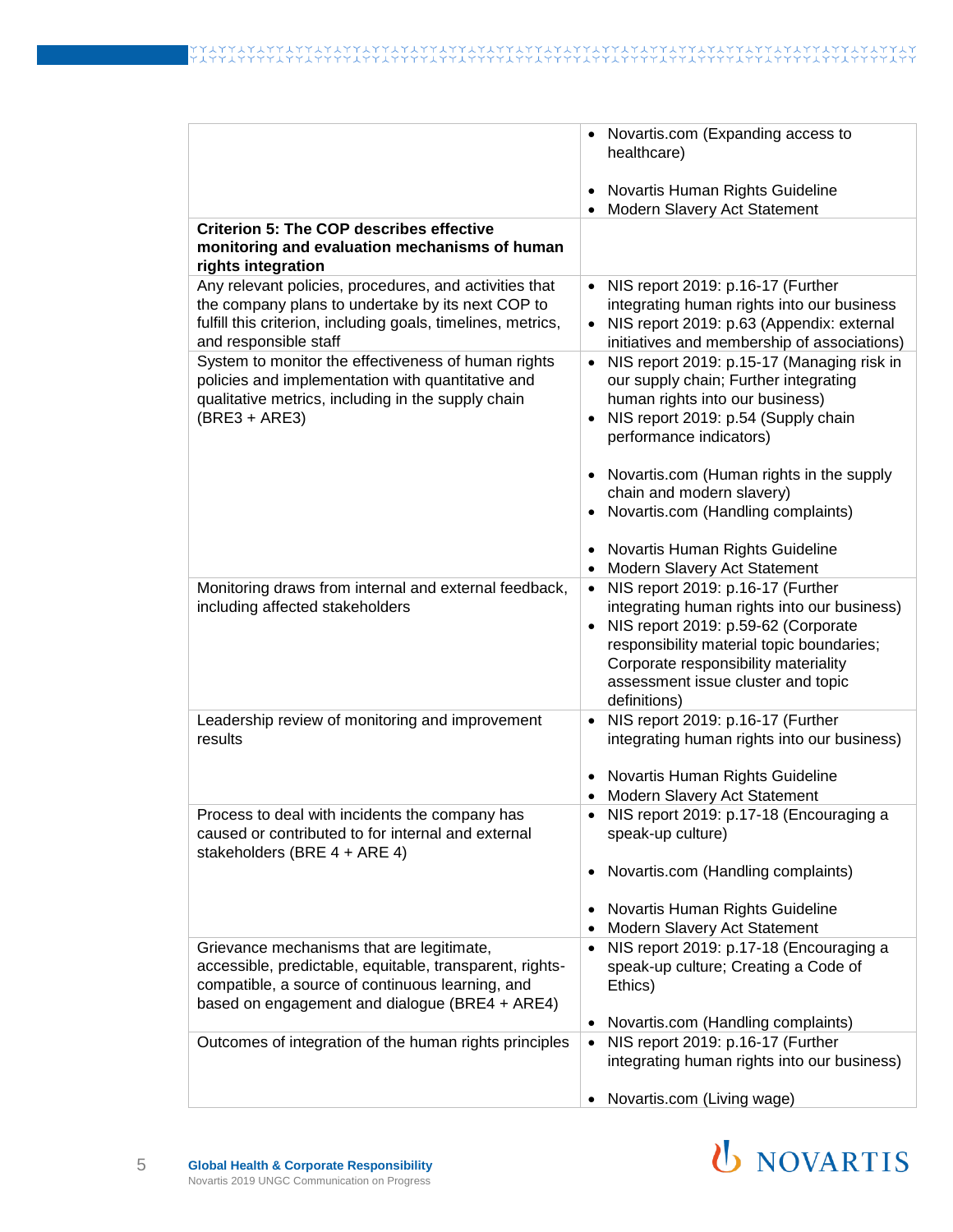|                                                                                                                                                                                                                                                                         | The social impact of Novartis medicines:                                                                                                                                                                                                                                                                                                                                       |
|-------------------------------------------------------------------------------------------------------------------------------------------------------------------------------------------------------------------------------------------------------------------------|--------------------------------------------------------------------------------------------------------------------------------------------------------------------------------------------------------------------------------------------------------------------------------------------------------------------------------------------------------------------------------|
|                                                                                                                                                                                                                                                                         | two case studies from South Africa and<br>Kenya                                                                                                                                                                                                                                                                                                                                |
| Labor                                                                                                                                                                                                                                                                   |                                                                                                                                                                                                                                                                                                                                                                                |
| <b>Criterion 6: The COP describes robust</b><br>commitments, strategies or policies in the area of<br>labor                                                                                                                                                             |                                                                                                                                                                                                                                                                                                                                                                                |
| Any relevant policies, procedures, and activities that<br>the company plans to undertake by its next COP to<br>fulfill this criterion, including goals, timelines, metrics,<br>and responsible staff                                                                    | NIS report 2019: p.53 (People performance<br>indicators)<br>Novartis.com (Reaching gender balance in<br>$\bullet$<br>management)<br>Novartis.com (Pay equity & transparency)<br>$\bullet$<br>Novartis.com (Ensuring a wealth of diverse<br>talent)                                                                                                                             |
| Reference to principles of relevant international labor<br>standards (ILO Conventions) and other normative<br>international instruments in company policies                                                                                                             | NIS report 2019: p.63 (Appendix: external<br>$\bullet$<br>initiatives and membership of associations)<br>Novartis Human Rights Guideline<br>Modern Slavery Act Statement<br>$\bullet$<br>Novartis Supplier Code<br>$\bullet$<br>Novartis Third Party Code<br>$\bullet$                                                                                                         |
| Reflection on the relevance of the labor principles for<br>the company                                                                                                                                                                                                  | Novartis.com (Human Rights)<br>$\bullet$<br>Novartis Human Rights Guideline<br>$\bullet$<br>Modern Slavery Act Statement<br>Novartis Supplier Code<br>$\bullet$<br>Novartis Third Party Code<br>$\bullet$<br>The global economic impact of Novartis:<br>$\bullet$<br>case study<br>The social impact of Novartis medicines:<br>two case studies from South Africa and<br>Kenya |
| Written company policy to obey national labor law,<br>respect principles of relevant international labor<br>standards in worldwide company operations and<br>engage in dialogue with representative organization of<br>the workers (international, sectoral, national). | Novartis Code of Conduct<br>Novartis Human Rights Guideline<br>Modern Slavery Act Statement<br>Novartis Supplier Code<br>$\bullet$<br>Novartis Third Party Code<br>$\bullet$                                                                                                                                                                                                   |
| Inclusion of reference to the principles contained in<br>the relevant international labor standards in contracts<br>with suppliers and other relevant business partners                                                                                                 | Novartis Human Rights Guideline<br>$\bullet$<br>Modern Slavery Act Statement Novartis<br><b>Supplier Code</b><br>Novartis Third Party Code<br>$\bullet$                                                                                                                                                                                                                        |
| Specific commitments and Human Resources<br>policies, in line with national development priorities or<br>decent work priorities in the country of operation                                                                                                             | NIS report 2019: p.16-17 (Further<br>$\bullet$<br>integrating human rights into our business)<br>Novartis Human Rights Guideline<br>$\bullet$<br>Modern Slavery Act Statement<br>$\bullet$<br>Novartis Supplier Code<br>Novartis Third Party Code                                                                                                                              |

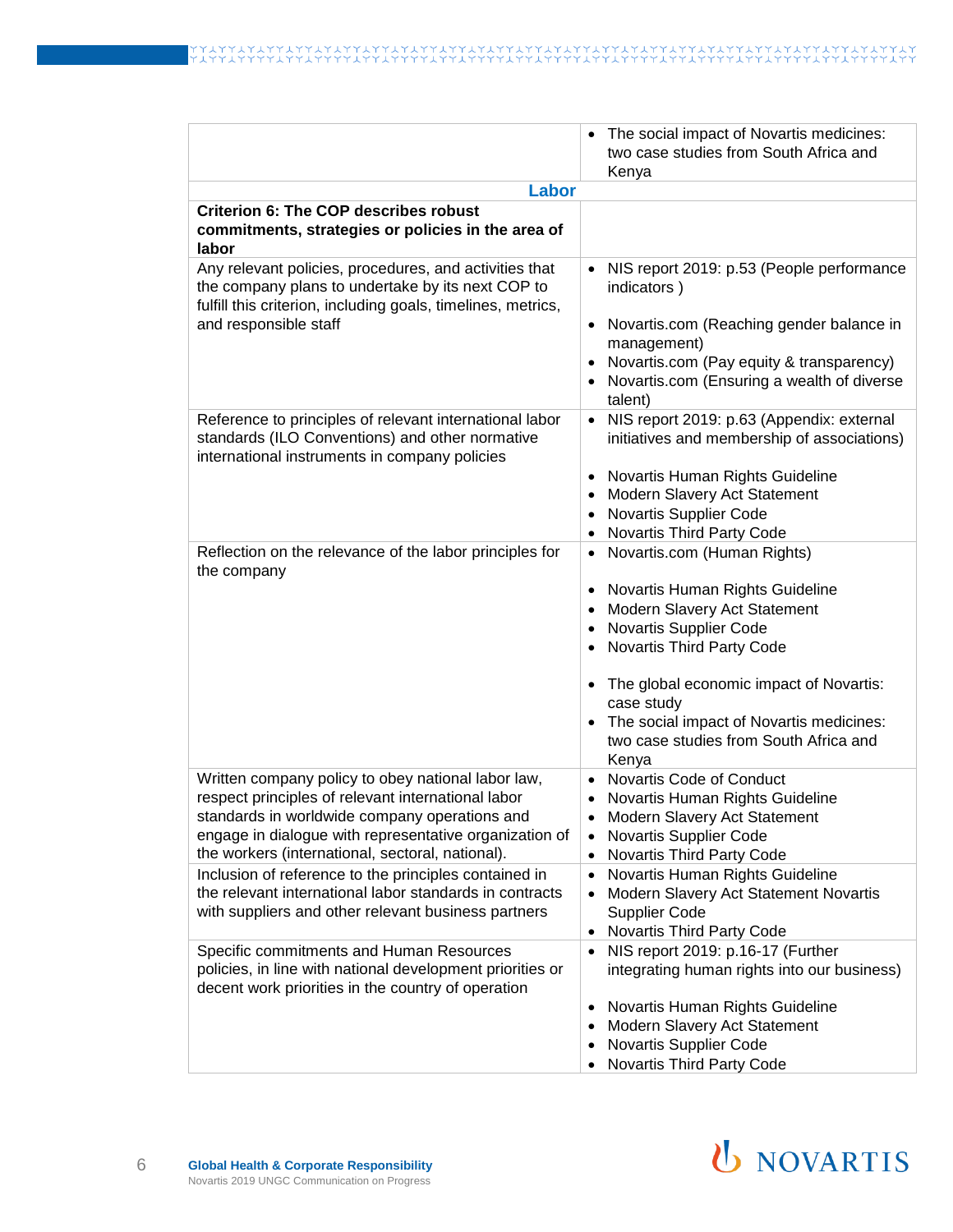| Participation and leadership by employers'<br>organizations (international and national) to jointly<br>address challenges related to labor standards in the                                          | NIS report 2019: p.16-17 (Further<br>integrating human rights into our business)                                                                                                                                                                                                                                                                                                                                                                                                     |
|------------------------------------------------------------------------------------------------------------------------------------------------------------------------------------------------------|--------------------------------------------------------------------------------------------------------------------------------------------------------------------------------------------------------------------------------------------------------------------------------------------------------------------------------------------------------------------------------------------------------------------------------------------------------------------------------------|
| countries of operation, possibly in a tripartite approach<br>(business - trade union - government).                                                                                                  | Novartis.com (Living wage)<br>$\bullet$                                                                                                                                                                                                                                                                                                                                                                                                                                              |
|                                                                                                                                                                                                      | ESG Index 2019: p.17 (Collective<br><b>Bargaining Agreements)</b>                                                                                                                                                                                                                                                                                                                                                                                                                    |
| <b>Criterion 7: The COP describes effective</b><br>management systems to integrate the labor<br>principles                                                                                           |                                                                                                                                                                                                                                                                                                                                                                                                                                                                                      |
| Any relevant policies, procedures, and activities that<br>the company plans to undertake by its next COP to<br>fulfill this criterion, including goals, timelines, metrics,<br>and responsible staff | • NIS report 2019: p.16-17 (Further<br>integrating human rights into our business)                                                                                                                                                                                                                                                                                                                                                                                                   |
| Risk and impact assessments in the area of labor                                                                                                                                                     | NIS report 2019: p.10-11 (Measuring and<br>$\bullet$<br>valuing our total impact; Novartis financial,<br>environmental and social impact 2018;<br>Indirect impacts in Switzerland)<br>NIS report 2019: p.15-17 (Managing risk in<br>our supply chain; Further integrating<br>human rights into our business)<br>NIS report 2019: p.64 (Appendix: the<br>$\bullet$<br>responsible procurement (RP) risk indicator<br>tool)<br>• Novartis.com (Responsible Supply Chain<br>Management) |
|                                                                                                                                                                                                      | • The global economic impact of Novartis:<br>case study<br>The social impact of Novartis medicines:<br>$\bullet$<br>two case studies from South Africa and<br>Kenya                                                                                                                                                                                                                                                                                                                  |
| Dialogue mechanism with trade unions to regularly<br>discuss and review company progress in addressing<br>labor standards                                                                            | NIS report 2019: p.53 (Associates<br>$\bullet$<br>represented by a trade union/internal work<br>council or covered by a collective<br>bargaining agreement)                                                                                                                                                                                                                                                                                                                          |
| Allocation of responsibilities and accountability within<br>the organization                                                                                                                         | Annual Review 2019: p.42 (Our corporate<br>governance approach)                                                                                                                                                                                                                                                                                                                                                                                                                      |
|                                                                                                                                                                                                      | Annual Report 2019: p.180 (Governance,<br>Nomination and Corporate Responsibilities<br>Committee)<br><b>Corporate Responsibility Guideline</b>                                                                                                                                                                                                                                                                                                                                       |
|                                                                                                                                                                                                      | Modern Slavery Act Statement                                                                                                                                                                                                                                                                                                                                                                                                                                                         |
| Internal awareness-raising and training on the labor<br>principles for management and employees                                                                                                      | NIS report 2019: p.53 (Annual training<br>$\bullet$<br>hours per employee)                                                                                                                                                                                                                                                                                                                                                                                                           |
|                                                                                                                                                                                                      | Modern Slavery Act Statement<br>$\bullet$                                                                                                                                                                                                                                                                                                                                                                                                                                            |

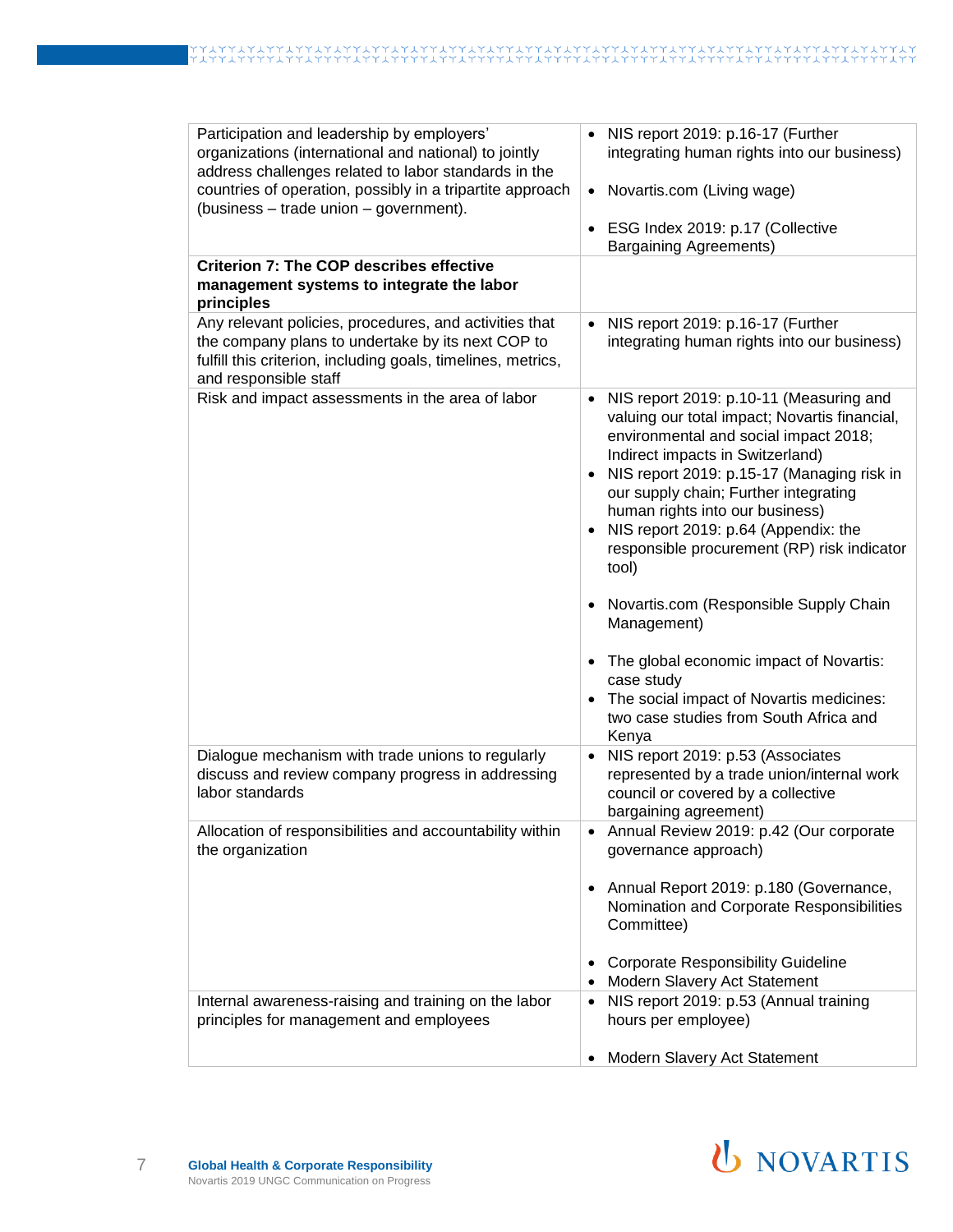| Active engagement with suppliers to address labor-<br>related challenges                                                                                                                                                                                                | NIS report 2019: p.15-17 (Managing risk in<br>our supply chain; Further integrating<br>human rights into our business)<br>Novartis.com (Responsible Supply Chain<br>Management)<br>Modern Slavery Act Statement<br>Novartis Supplier Code<br>$\bullet$<br>Novartis Third Party Code |
|-------------------------------------------------------------------------------------------------------------------------------------------------------------------------------------------------------------------------------------------------------------------------|-------------------------------------------------------------------------------------------------------------------------------------------------------------------------------------------------------------------------------------------------------------------------------------|
| Grievance mechanisms, communication channels and<br>other procedures (e.g., whistleblower mechanisms)<br>available for workers to report concerns, make<br>suggestions or seek advice, designed and operated in<br>line with the representative organization of workers | NIS report 2019: p.17-18 (Encouraging a<br>$\bullet$<br>speak-up culture; Creating a Code of<br>Ethics)<br>Novartis.com (Handling complaints)<br>$\bullet$                                                                                                                          |
| <b>Criterion 8: The COP describes effective</b>                                                                                                                                                                                                                         |                                                                                                                                                                                                                                                                                     |
| monitoring and evaluation mechanisms of labor<br>principles integration                                                                                                                                                                                                 |                                                                                                                                                                                                                                                                                     |
| System to track and measure performance based on<br>standardized performance metrics                                                                                                                                                                                    | NIS report 2019: p.44 (Caring for our<br>$\bullet$<br>people)<br>• NIS report 2019: p.53 (People performance<br>indicators)<br>• Novartis.com (Providing inspiration and<br>sustaining impact; Ensuring a wealth of                                                                 |
| Dialogues with the representative organization of<br>workers to regularly review progress made and jointly<br>identify priorities for the future                                                                                                                        | diverse talent)<br>• ESG Index 2019: p.17 (Collective<br><b>Bargaining Agreements)</b>                                                                                                                                                                                              |
|                                                                                                                                                                                                                                                                         | Novartis Human Rights Guideline<br>$\bullet$                                                                                                                                                                                                                                        |
| Audits or other steps to monitor and improve the<br>working conditions of companies in the supply chain,<br>in line with principles of international labor standards                                                                                                    | NIS report 2019: p.15-17 (Managing risk in<br>$\bullet$<br>our supply chain; Further integrating<br>human rights into our business)<br>NIS report 2019: p.54 (Supply chain<br>performance indicators)<br>Novartis.com (Responsible Supply Chain<br>Management)                      |
| Process to positively engage with the suppliers to<br>address the challenges (i.e., partnership approach<br>instead of corrective approach) through schemes to<br>improve workplace practices                                                                           | NIS report 2019: p.15-17 (Managing risk in<br>our supply chain; Further integrating<br>human rights into our business)<br>Novartis.com (Responsible Supply Chain<br>Management)                                                                                                     |
|                                                                                                                                                                                                                                                                         | Novartis engages its Indian partners in<br>developing an integrated energy strategy                                                                                                                                                                                                 |
| Outcomes of integration of the Labor principles                                                                                                                                                                                                                         | Novartis.com (Living wage)                                                                                                                                                                                                                                                          |

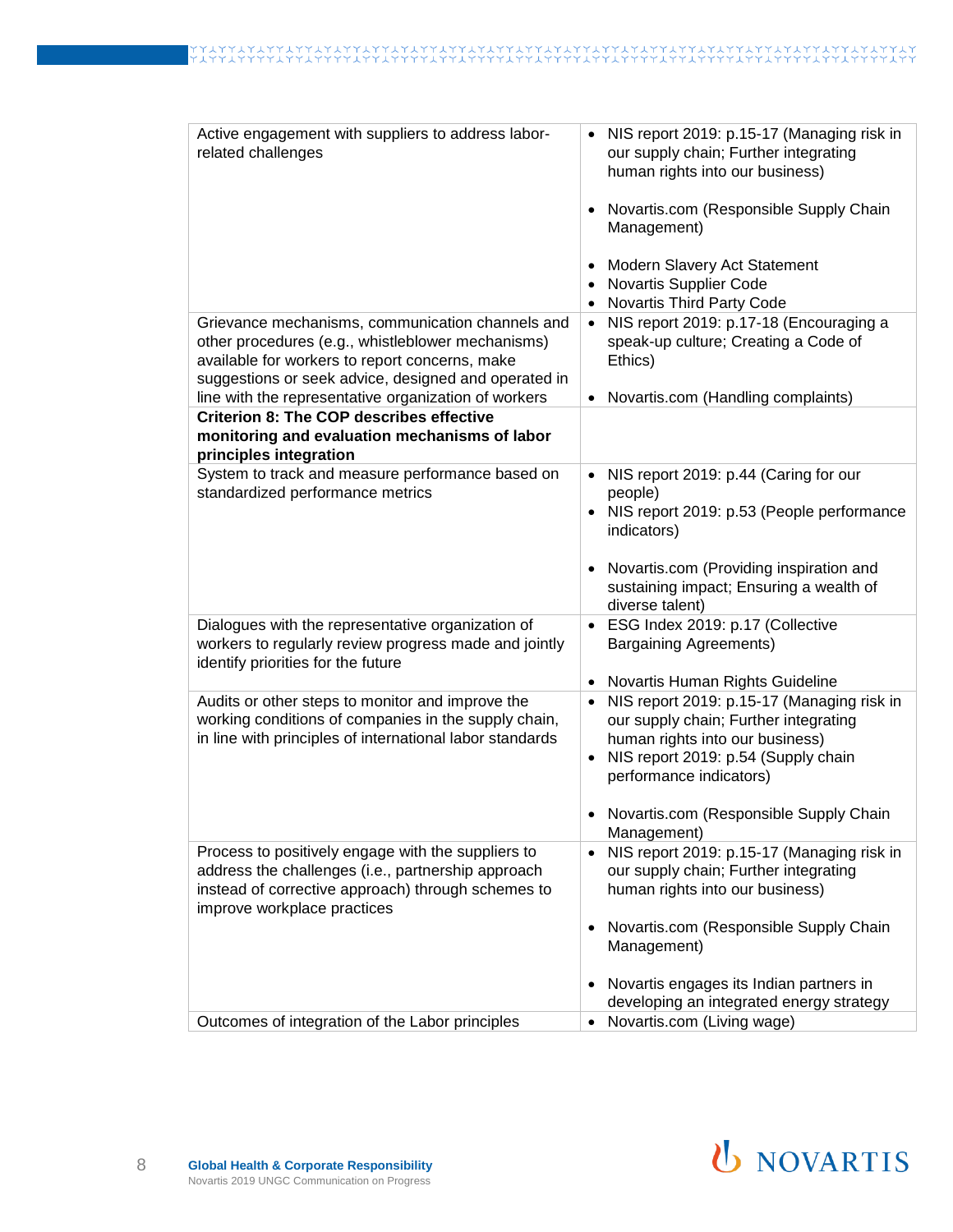| <b>Environment</b>                                                                                                                                                                                                                                                                                                                                      |                                                                                                                                                                                                                                                                                                       |
|---------------------------------------------------------------------------------------------------------------------------------------------------------------------------------------------------------------------------------------------------------------------------------------------------------------------------------------------------------|-------------------------------------------------------------------------------------------------------------------------------------------------------------------------------------------------------------------------------------------------------------------------------------------------------|
| <b>Criterion 9: The COP describes robust</b><br>commitments, strategies or policies in the area of<br>environmental stewardship                                                                                                                                                                                                                         |                                                                                                                                                                                                                                                                                                       |
| Any relevant policies, procedures, and activities that<br>the company plans to undertake by its next COP to<br>fulfill this criterion, including goals, timelines, metrics,<br>and responsible staff<br>Reference to relevant international conventions and<br>other international instruments (e.g. Rio Declaration<br>on Environment and Development) | NIS report 2019: p.47-49 (Expanding our<br>$\bullet$<br>environmental stewardship)<br>Novartis.com (Targets & Results)<br>$\bullet$<br>NIS report 2019: p.63 (Appendix: external<br>$\bullet$<br>initiatives and membership of associations)<br>• Novartis position on<br>biodiversity/bioprospecting |
|                                                                                                                                                                                                                                                                                                                                                         | Novartis position on pharmaceuticals in the<br>environment                                                                                                                                                                                                                                            |
| Reflection on the relevance of environmental<br>stewardship for the company                                                                                                                                                                                                                                                                             | NIS report 2019: p.47-49 (Expanding our<br>environmental stewardship)<br>• Annual Review 2019: p.39 (Being a<br>responsible citizen)<br>• Annual Review 2019: p.48 (Executive<br>Committee compensation system)                                                                                       |
|                                                                                                                                                                                                                                                                                                                                                         | Novartis.com (Becoming an<br>$\bullet$<br>environmentally sustainable business)<br>Novartis Global Health, Safety and<br>$\bullet$<br><b>Environment Policy</b>                                                                                                                                       |
| Written company policy on environmental stewardship                                                                                                                                                                                                                                                                                                     | Novartis Global Health, Safety and<br><b>Environment Policy</b>                                                                                                                                                                                                                                       |
| Inclusion of minimum environmental standards in<br>contracts with suppliers and other relevant business<br>partners                                                                                                                                                                                                                                     | Novartis Global Health, Safety and<br><b>Environment Policy</b><br><b>Novartis Supplier Code</b><br>Novartis Third Party Code                                                                                                                                                                         |
| Specific commitments and goals for specified years                                                                                                                                                                                                                                                                                                      | NIS report 2019: p.47-49 (Expanding our<br>environmental stewardship)<br>• Novartis.com (Becoming an<br>environmentally sustainable business)<br>Novartis.com (Targets & Results)<br>$\bullet$                                                                                                        |
| <b>Criterion 10: The COP describes effective</b><br>management systems to integrate the<br>environmental principles                                                                                                                                                                                                                                     |                                                                                                                                                                                                                                                                                                       |
| Any relevant policies, procedures, and activities that<br>the company plans to undertake by its next COP to<br>fulfill this criterion, including goals, timelines, metrics,<br>and responsible staff                                                                                                                                                    | NIS report 2019: p.47-49 (Expanding our<br>$\bullet$<br>environmental stewardship)                                                                                                                                                                                                                    |
| Environmental risk and impact assessments                                                                                                                                                                                                                                                                                                               | NIS report 2019: p.10-11 (Measuring and<br>$\bullet$<br>valuing our total impact; Novartis financial,<br>environmental and social impact 2018)                                                                                                                                                        |

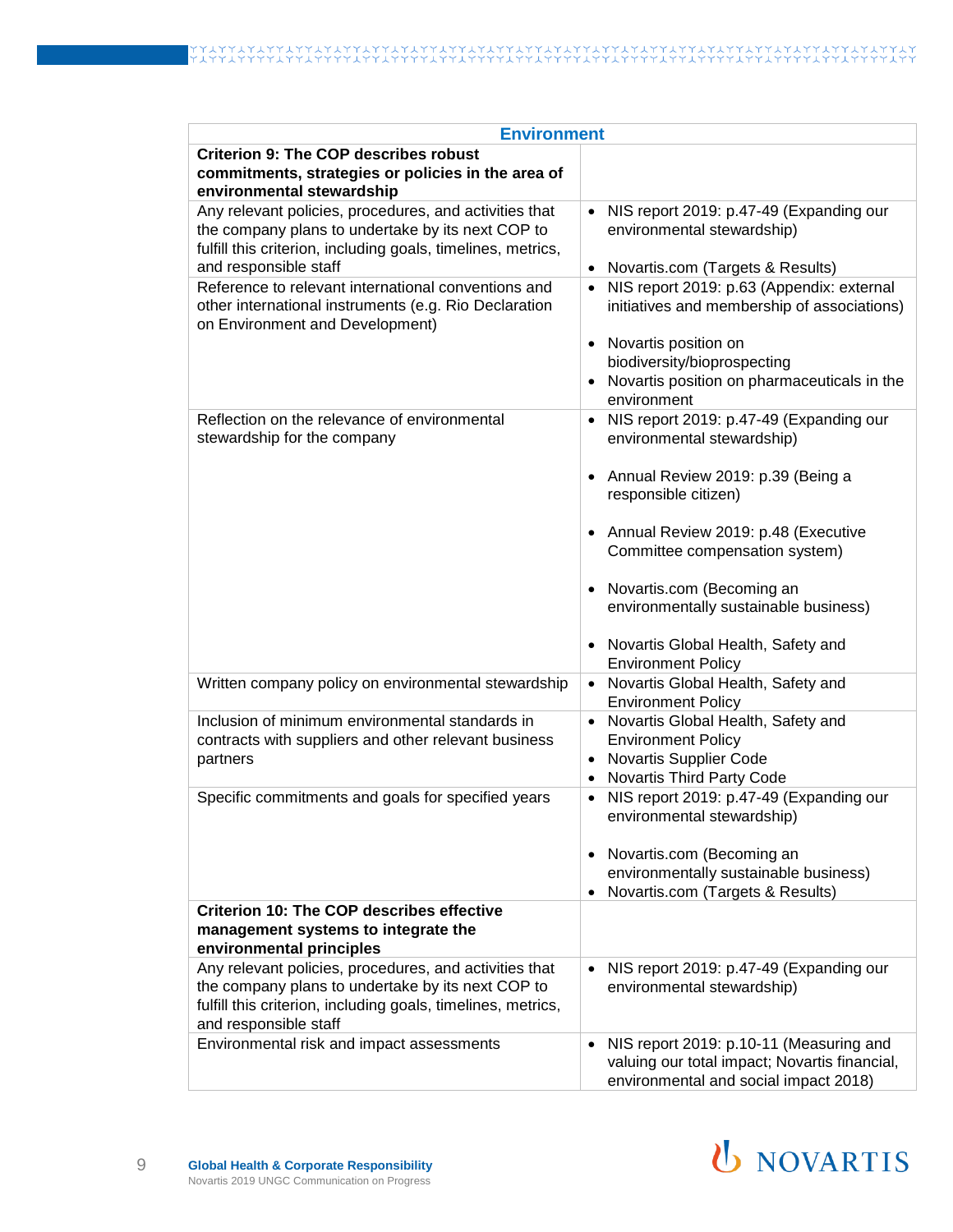|                                                                                                                                                                                                      | • NIS report 2019: p.47-49 (Expanding our<br>environmental stewardship)<br>NIS report 2019: p.54 (Health, Safety and<br>Environment performance indicators)<br>ESG Index 2019: p.2 (External/Internal<br>environmental audits)<br>ESG Index 2019: p.18-19 (Internal or<br>external health and safety audits;<br>Management of HSE risks associated with<br>contractors and third parties)<br>• Novartis Global Health, Safety and<br><b>Environment Policy</b><br>• CDP Climate Change Information Request<br>• CDP Water Information Request |
|------------------------------------------------------------------------------------------------------------------------------------------------------------------------------------------------------|-----------------------------------------------------------------------------------------------------------------------------------------------------------------------------------------------------------------------------------------------------------------------------------------------------------------------------------------------------------------------------------------------------------------------------------------------------------------------------------------------------------------------------------------------|
|                                                                                                                                                                                                      | The environmental impact of Novartis<br>$\bullet$                                                                                                                                                                                                                                                                                                                                                                                                                                                                                             |
| Assessments of lifecycle impact of products, ensuring<br>environmentally sound management policies                                                                                                   | along global supply chains: case study<br>NIS report 2019: p.40 (Maintaining patient<br>safety and product quality)<br>• NIS report 2019: p.47-49 (Expanding our<br>environmental stewardship)                                                                                                                                                                                                                                                                                                                                                |
|                                                                                                                                                                                                      | • ESG Index 2019: p.5 (Product/service<br>safety risk management procedures)<br>• Novartis Global Health, Safety and                                                                                                                                                                                                                                                                                                                                                                                                                          |
| Allocation of responsibilities and accountability within                                                                                                                                             | <b>Environment Policy</b><br>NIS report 2019: p.10 (Streamlining our                                                                                                                                                                                                                                                                                                                                                                                                                                                                          |
| the organization                                                                                                                                                                                     | governance)<br>• Novartis Global Health, Safety and                                                                                                                                                                                                                                                                                                                                                                                                                                                                                           |
|                                                                                                                                                                                                      | <b>Environment Policy</b><br><b>Corporate Responsibility Guideline</b><br>٠                                                                                                                                                                                                                                                                                                                                                                                                                                                                   |
| Internal awareness-raising and training on<br>environmental stewardship for management and<br>employees                                                                                              | Novartis Global Health, Safety and<br><b>Environment Policy</b>                                                                                                                                                                                                                                                                                                                                                                                                                                                                               |
| Grievance mechanisms, communication channels and<br>other procedures (e.g. whistleblower mechanisms) for<br>reporting concerns or seeking advice regarding                                           | NIS report 2019: p.17-18 (Encouraging a<br>$\bullet$<br>speak-up culture)                                                                                                                                                                                                                                                                                                                                                                                                                                                                     |
| environmental impacts                                                                                                                                                                                | Novartis.com (Handling complaints)                                                                                                                                                                                                                                                                                                                                                                                                                                                                                                            |
| <b>Criterion 11: The COP describes effective</b><br>monitoring and evaluation mechanisms for<br>environmental stewardship                                                                            |                                                                                                                                                                                                                                                                                                                                                                                                                                                                                                                                               |
| Any relevant policies, procedures, and activities that<br>the company plans to undertake by its next COP to<br>fulfill this criterion, including goals, timelines, metrics,<br>and responsible staff | NIS report 2019: p.47-49 (Expanding our<br>$\bullet$<br>environmental stewardship)                                                                                                                                                                                                                                                                                                                                                                                                                                                            |
| System to track and measure performance based on<br>standardized performance metrics                                                                                                                 | NIS report 2019: p.47-49 (Expanding our<br>$\bullet$<br>environmental stewardship)                                                                                                                                                                                                                                                                                                                                                                                                                                                            |

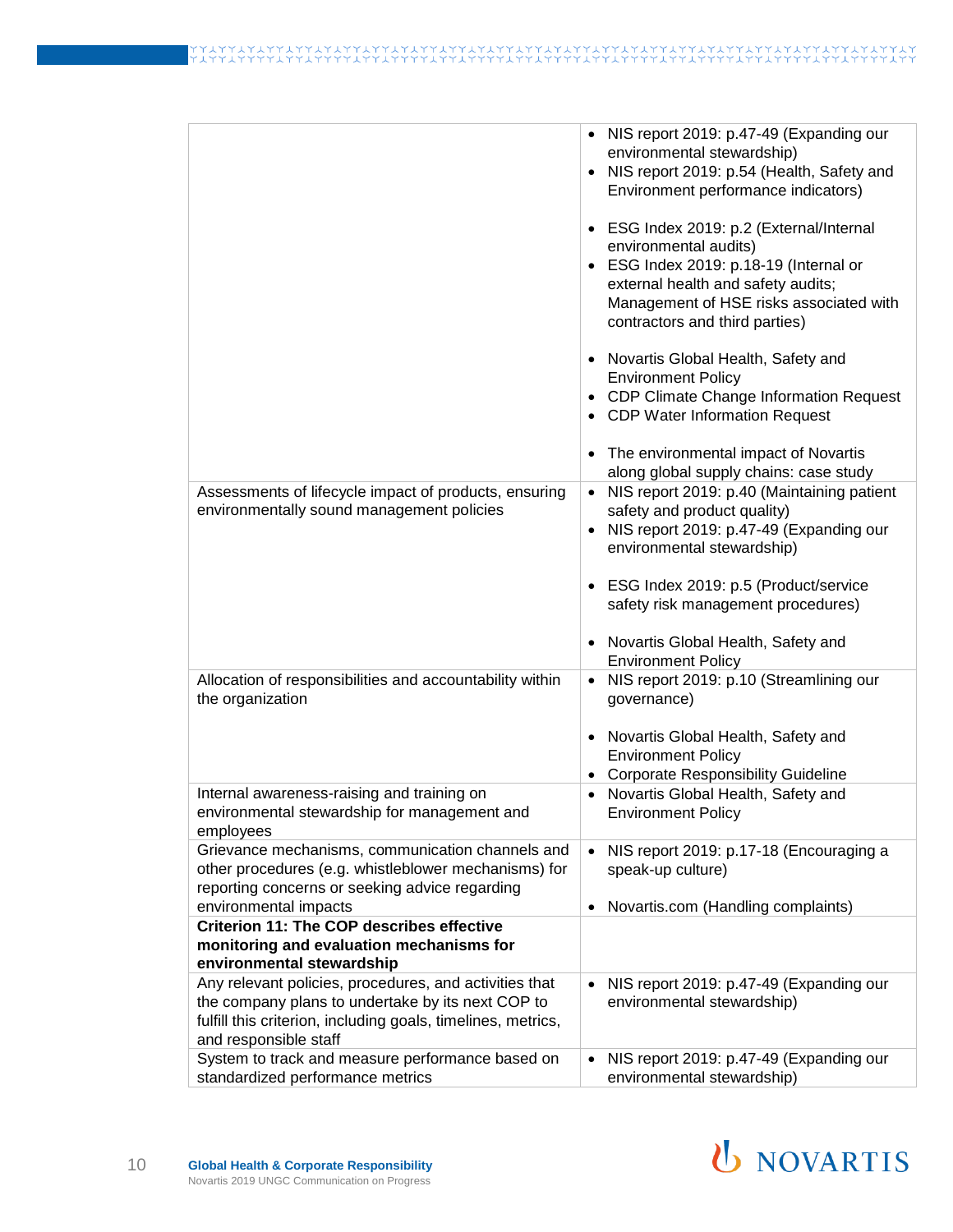## イン TYY<br>T ≎ ≎

|                                                                                                   | NIS report 2019: p.54 (Health, Safety and<br>Environment performance indicators) |
|---------------------------------------------------------------------------------------------------|----------------------------------------------------------------------------------|
|                                                                                                   | • Annual Review 2019: p.39 (Being a                                              |
|                                                                                                   | responsible citizen)                                                             |
|                                                                                                   | • Novartis.com (Becoming an<br>environmentally sustainable business)             |
|                                                                                                   | Novartis Health, Safety and Environment<br>(HSE) Data 2019                       |
|                                                                                                   | Novartis Global Health, Safety and<br><b>Environment Policy</b>                  |
|                                                                                                   | Novartis carbon-sink forestry projects                                           |
|                                                                                                   | Environment carbon-sink programs                                                 |
| Leadership review of monitoring and improvement<br>results                                        | NIS report 2019: p.47-49 (Expanding our<br>environmental stewardship)            |
|                                                                                                   | • Novartis Global Health, Safety and<br><b>Environment Policy</b>                |
| Process to deal with incidents                                                                    | NIS report 2019: p.17-18 (Encouraging a                                          |
|                                                                                                   | speak-up culture)                                                                |
|                                                                                                   | Novartis.com (Handling complaints)                                               |
|                                                                                                   | Novartis.com (Risk management)                                                   |
| Audits or other steps to monitor and improve the<br>environmental performance of companies in the | NIS report 2019: p.16 (Supply chain<br>performance indicators)                   |
| supply chain                                                                                      | • NIS report 2019: p.47-49 (Expanding our                                        |
|                                                                                                   | environmental stewardship)                                                       |
|                                                                                                   | Novartis.com (Responsible Supply Chain<br>Management)                            |
|                                                                                                   | • ESG Index 2019: p.2 (External/Internal<br>environmental audits)                |
|                                                                                                   | • ESG Index 2019: p.18-19 (Internal or                                           |
|                                                                                                   | external health and safety audits;                                               |
|                                                                                                   | Management of HSE risks associated with                                          |
|                                                                                                   | contractors and third parties)                                                   |
|                                                                                                   | Novartis Global Health, Safety and                                               |
|                                                                                                   | <b>Environment Policy</b>                                                        |
|                                                                                                   | Novartis Supplier Code                                                           |
|                                                                                                   | Novartis Third Party Code                                                        |
| Outcomes of integration of the environmental                                                      | NIS report 2019: p.47-49 (Expanding our<br>environmental stewardship)            |
| principles                                                                                        | NIS report 2019: p.54 (Health, Safety and                                        |
|                                                                                                   | Environment performance indicators)                                              |
|                                                                                                   | Novartis Health, Safety and Environment                                          |
|                                                                                                   | (HSE) Data 2019                                                                  |
|                                                                                                   |                                                                                  |

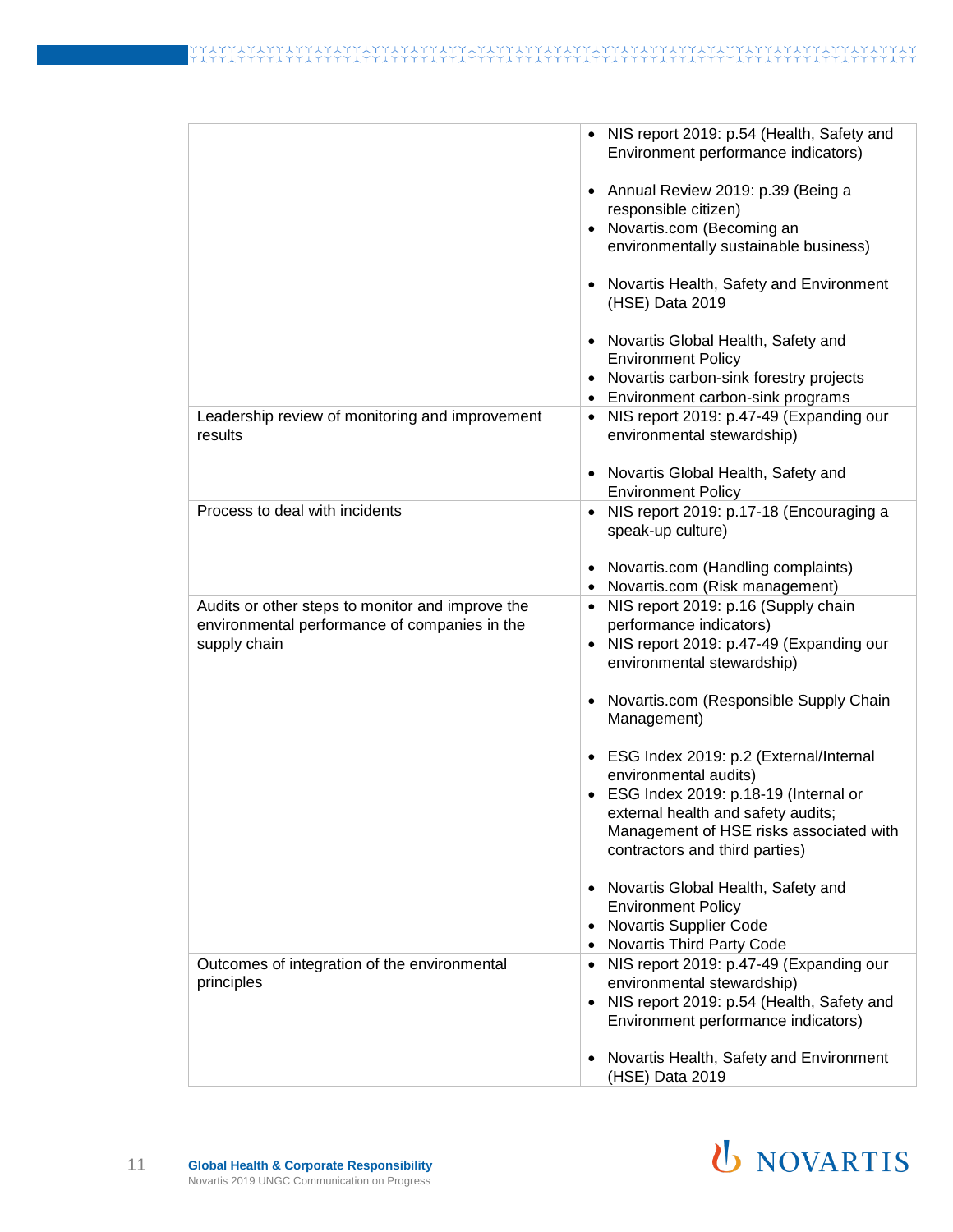| <b>Anti-Corruption</b>                                                                                                                                            |                                                                                                                                                                                                                                                                                                                                         |
|-------------------------------------------------------------------------------------------------------------------------------------------------------------------|-----------------------------------------------------------------------------------------------------------------------------------------------------------------------------------------------------------------------------------------------------------------------------------------------------------------------------------------|
| <b>Criterion 12: The COP describes robust</b><br>commitments, strategies or policies in the area of<br>anti-corruption                                            |                                                                                                                                                                                                                                                                                                                                         |
| Publicly stated formal policy of zero-tolerance of<br>corruption (D1)                                                                                             | Novartis.com (Anti-Bribery and Anti-<br>$\bullet$<br>Corruption)<br>Novartis Code of Conduct<br>Novartis Anti-Bribery Policy                                                                                                                                                                                                            |
| Commitment to be in compliance with all relevant anti-<br>corruption laws, including the implementation of<br>procedures to know the law and monitor changes (B2) | NIS report 2019: p.63 (Appendix: external<br>initiatives and membership of associations)<br>• Novartis.com (Holding ourselves to the<br>highest ethical standards)                                                                                                                                                                      |
| Statement of support for international and regional<br>legal frameworks, such as the UN Convention against<br>Corruption (D2)                                     | NIS report 2019: p.63 (Appendix: external<br>$\bullet$<br>initiatives and membership of associations)                                                                                                                                                                                                                                   |
| Detailed policies for high-risk areas of corruption (D4)                                                                                                          | Novartis Code of Conduct<br>$\bullet$<br>Novartis Anti-Bribery Policy<br>Novartis Conflicts of Interest Policy<br>Novartis Professional Practices Policy<br>$\bullet$<br>Novartis Global Guideline for responsible<br>$\bullet$<br>lobbying<br>Novartis position on collaborating with<br>patient organizations                         |
| Policy on anti-corruption regarding business partners<br>(D5)                                                                                                     | Novartis Supplier Code<br>Novartis Third Party Code                                                                                                                                                                                                                                                                                     |
| <b>Criterion 13: The COP describes effective</b><br>management systems to integrate the anti-<br>corruption principle                                             |                                                                                                                                                                                                                                                                                                                                         |
| Support by the organization's leadership for anti-<br>corruption (B4)                                                                                             | NIS report 2019: p.14 (Statement from the<br>Chief Ethics, Risk & Compliance Officer)<br>Annual Review 2019: p.2 (Chairman's<br>$\bullet$<br>letter)<br>Novartis.com (Anti-Bribery and Anti-<br>Corruption)                                                                                                                             |
| Carrying out risk assessment of potential areas of<br>corruption (D3)                                                                                             | NIS report 2019: p.14-18 (Strengthening<br>$\bullet$<br>our governance; Improving risk<br>management; Managing risk in our supply<br>chain; Providing independent insights and<br>advice on risks and opportunities;<br>Encouraging a speak-up culture)<br>NIS report 2019: p.51 (Ethical business<br>practices performance indicators) |
| Human Resources procedures supporting the anti-<br>corruption commitment or policy, including<br>communication to and training for all employees (B5 +<br>D8)     | NIS report 2019: p.51 (Ethical business<br>$\bullet$<br>practices performance indicators)                                                                                                                                                                                                                                               |

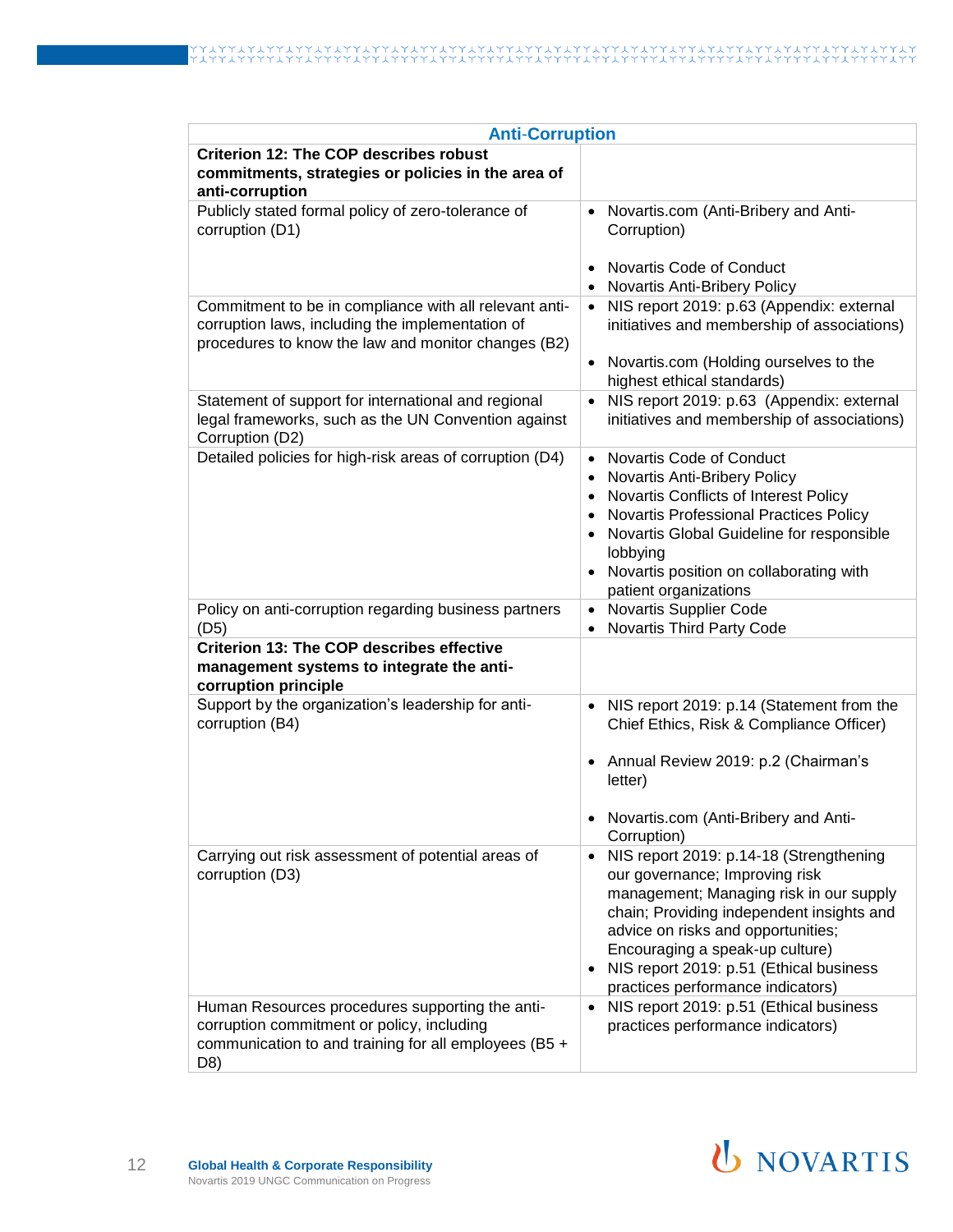| Internal checks and balances to ensure consistency<br>with the anti-corruption commitment (B6)                                     | NIS report 2019: p.14-18 (Encouraging a<br>speak-up culture)                                                                                                                                                                                                                          |
|------------------------------------------------------------------------------------------------------------------------------------|---------------------------------------------------------------------------------------------------------------------------------------------------------------------------------------------------------------------------------------------------------------------------------------|
| Actions taken to encourage business partners to<br>implement anti-corruption commitments (D6)                                      | NIS report 2019: p.15-16 (Improving risk<br>$\bullet$<br>management; Managing risk in our supply<br>chain<br><b>Novartis Supplier Code</b><br>٠                                                                                                                                       |
|                                                                                                                                    | Novartis Third Party Code<br>$\bullet$                                                                                                                                                                                                                                                |
| Management responsibility and accountability for<br>implementation of the anti-corruption commitment or<br>policy (D7)             | Novartis.com (Ethics, Risk and<br>$\bullet$<br>Compliance)<br>• Chief Ethics, Risk & Compliance Officer of<br><b>Novartis</b>                                                                                                                                                         |
| Communications (whistleblowing) channels and<br>follow-up mechanisms for reporting concerns or<br>seeking advice (D9)              | NIS report 2019: p.14-18 (Encouraging a<br>$\bullet$<br>speak-up culture)<br>Novartis.com (Handling complaints)<br>$\bullet$                                                                                                                                                          |
| Internal accounting and auditing procedures related to<br>anticorruption (D10)                                                     | NIS report 2019: p.14-15 (Strengthening<br>$\bullet$<br>our governance)<br>• NIS report 2019: p.17 (Providing<br>independent insights and advice on risks<br>and opportunities)<br>• Annual Report 2019: p.178 (Audit and<br>Compliance Committee)                                    |
|                                                                                                                                    | Novartis.com (Holding ourselves to the<br>$\bullet$<br>highest ethical standards)                                                                                                                                                                                                     |
| <b>Criterion 14: The COP describes effective</b><br>monitoring and evaluation mechanisms for the<br>integration of anti-corruption |                                                                                                                                                                                                                                                                                       |
| Leadership review of monitoring and improvement<br>results (D12)                                                                   | NIS report 2019: p.14-15 (Our approach<br>$\bullet$<br>and performance; Strengthening our<br>governance; Improving risk management)<br>• NIS report 2019: p.17-18 (Encouraging a<br>speak-up culture)<br>NIS report 2019: p.51 (Ethical business<br>practices performance indicators) |
|                                                                                                                                    | Annual Review 2019: p.36 (Holding<br>$\bullet$<br>ourselves to the highest ethical standards)<br>Novartis.com (Holding ourselves to the<br>٠<br>highest ethical standards)                                                                                                            |
| Process to deal with incidents (D13)                                                                                               | • NIS report 2019: p.17-18 (Encouraging a<br>speak-up culture)<br>Novartis.com (Handling complaints)                                                                                                                                                                                  |
| Public legal cases regarding corruption (D14)                                                                                      | • NIS report 2019: p.19 (Working to address                                                                                                                                                                                                                                           |
|                                                                                                                                    | legacy issues)<br>Annual Review 2019: p.36 (Holding<br>ourselves to the highest ethical standards)                                                                                                                                                                                    |

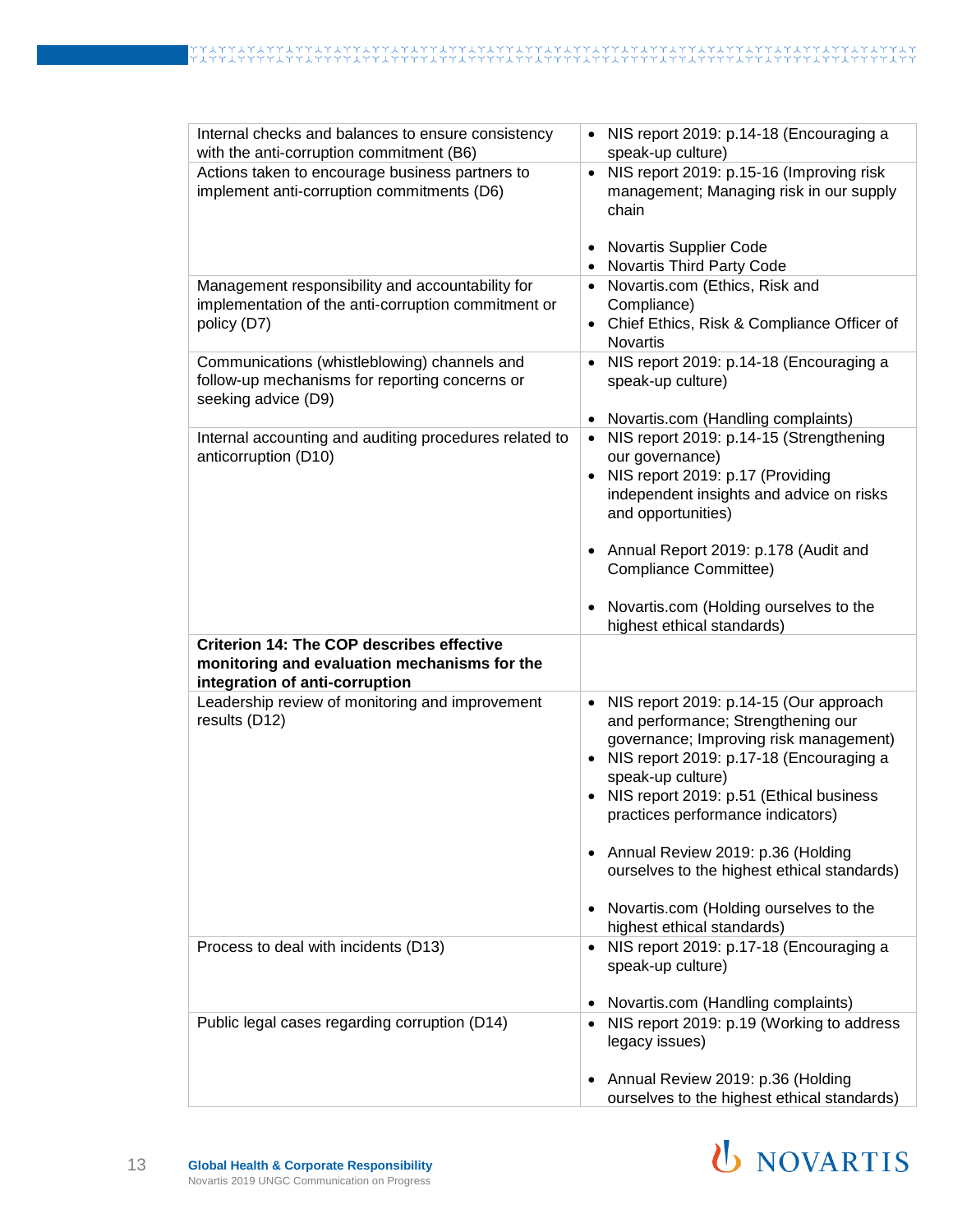| Use of independent external assurance of anti-<br>corruption programs (D15)                            | Annual Report 2019: p.178 (Audit and<br>$\bullet$<br>Compliance Committee)<br>Annual Report 2019: p.184 (Information<br>$\bullet$<br>and control systems of the Board vis-à-vis<br>management)                                                                                                                                                                                                                                                                                                                                                                                                                                                                                                                      |
|--------------------------------------------------------------------------------------------------------|---------------------------------------------------------------------------------------------------------------------------------------------------------------------------------------------------------------------------------------------------------------------------------------------------------------------------------------------------------------------------------------------------------------------------------------------------------------------------------------------------------------------------------------------------------------------------------------------------------------------------------------------------------------------------------------------------------------------|
| Outcomes of integration of the anti-corruption principle                                               | NIS report 2019: p. 14-19 (Strengthening<br>$\bullet$<br>our governance; Improving risk<br>management; Managing risk in our supply<br>chain; Further integrating human rights into<br>our business; Providing independent<br>insights and advice on risks and<br>opportunities; Encouraging a speak-up<br>culture: Creating a Code of Ethics)<br>Novartis.com (Holding ourselves to the                                                                                                                                                                                                                                                                                                                             |
| <b>UN Goals and Issues</b>                                                                             | highest ethical standards)                                                                                                                                                                                                                                                                                                                                                                                                                                                                                                                                                                                                                                                                                          |
| <b>Criterion 15: The COP describes core business</b>                                                   |                                                                                                                                                                                                                                                                                                                                                                                                                                                                                                                                                                                                                                                                                                                     |
| contributions to UN goals and issues                                                                   |                                                                                                                                                                                                                                                                                                                                                                                                                                                                                                                                                                                                                                                                                                                     |
| Align core business strategy with one or more relevant<br>UN goals/issues                              | NIS report 2019: p.11 (Contributing to the<br>$\bullet$<br>UN goals)<br>NIS report 2019: p.55 (Novartis GRI<br>$\bullet$<br>Content Index)                                                                                                                                                                                                                                                                                                                                                                                                                                                                                                                                                                          |
| Develop relevant products and services or design<br>business models that contribute to UN goals/issues | NIS report 2019: p.12 (Expanding access<br>$\bullet$<br>to as many people as possible, interview<br>with Patrice Matchaba, Global Head of<br>Global Health & Corporate Responsibility<br>at Novartis)<br>NIS report 2019: p.21-22 (Developing<br>$\bullet$<br>medicines that address unmet needs)<br>NIS report 2019: p.25-26 (Novartis Social<br>$\bullet$<br>Business; Sub-Saharan Africa strategy)<br>NIS report 2019: p.28-31 (Strengthening<br>$\bullet$<br>health systems; Building scientific<br>capability around the world; Training<br>community healthcare workers; Tackling<br>cardiovascular health in Iow-income<br>settings; Leveraging digital health<br>solutions; Supporting fragile populations) |
| Adopt and modify operating procedures to maximize<br>contribution to UN goals/issues                   | NIS report 2019: p.11 (Contributing to the<br>$\bullet$<br>UN goals)<br>NIS report 2019: p.21-22 (Developing<br>$\bullet$<br>medicines that address unmet needs)<br>NIS report 2019: p.25-26 (Novartis Social<br>$\bullet$<br>Business; Sub-Saharan Africa strategy)<br>NIS report 2019: p.28-31 (Strengthening<br>$\bullet$<br>health systems; Building scientific<br>capability around the world; Training<br>community healthcare workers; Tackling<br>cardiovascular health in low-income<br>settings; Leveraging digital health<br>solutions; Supporting fragile populations)                                                                                                                                  |

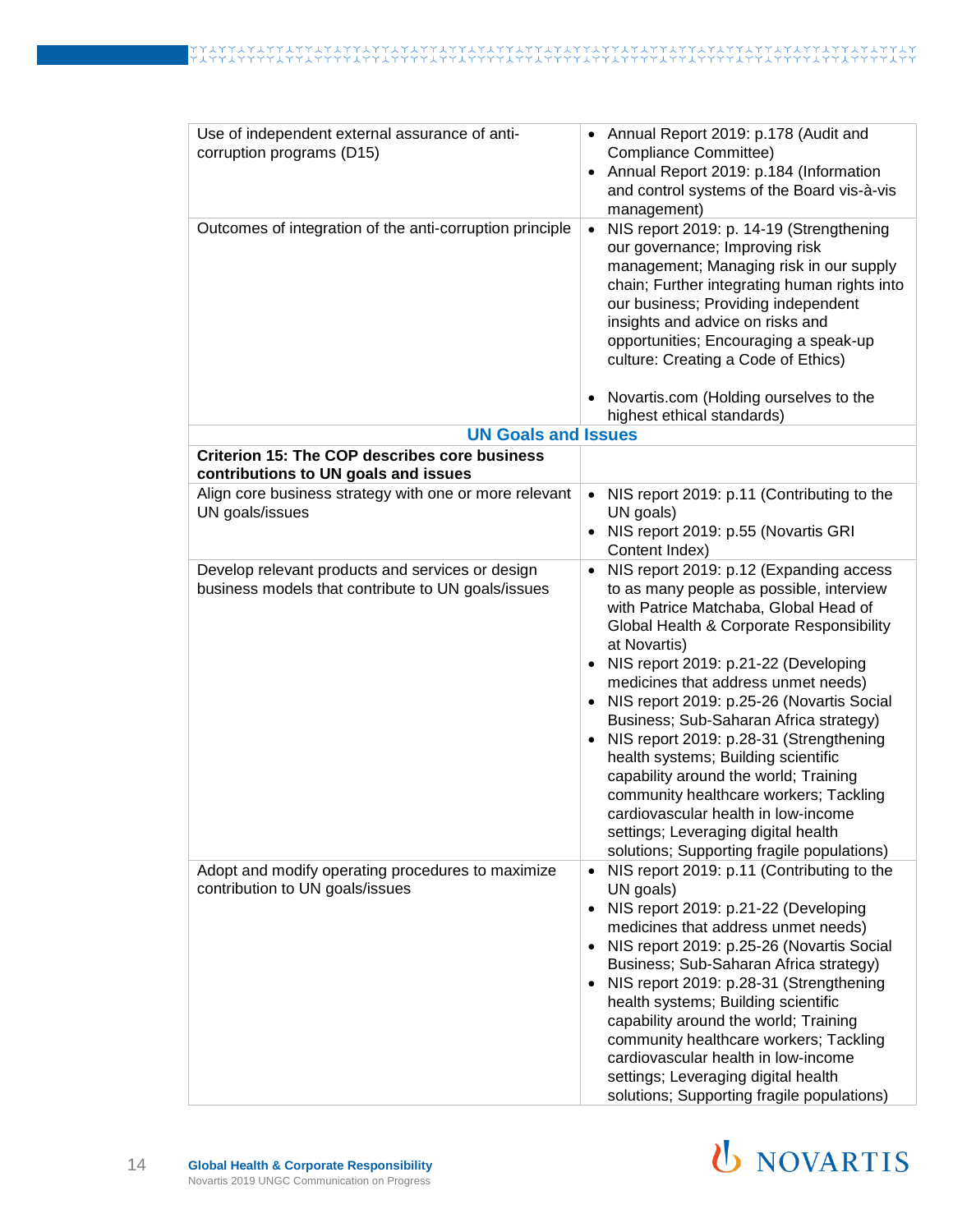| Criterion 16: The COP describes strategic social<br>investments and philanthropy                                                                                                                     |                                                                                                                                                                                                                                                                                           |
|------------------------------------------------------------------------------------------------------------------------------------------------------------------------------------------------------|-------------------------------------------------------------------------------------------------------------------------------------------------------------------------------------------------------------------------------------------------------------------------------------------|
| Pursue social investments and philanthropic<br>contributions that tie in with the core competencies or<br>operating context of the company as an integrated<br>part of its sustainability strategy   | NIS report 2019: p.20-31 (Being part of the<br>$\bullet$<br>solution on pricing and access)<br>NIS report 2019: p.32-38 (Addressing<br>$\bullet$<br>global health challenges)                                                                                                             |
|                                                                                                                                                                                                      | Novartis.com (Expanding access to<br>healthcare)                                                                                                                                                                                                                                          |
| Coordinate efforts with other organizations and<br>initiatives to amplify-and not negate or unnecessarily<br>duplicate-the efforts of other contributors                                             | NIS report 2019: p.20-31 (Being part of the<br>solution on pricing and access)<br>NIS report 2019: p.32-38 (Addressing<br>global health challenges)                                                                                                                                       |
| Take responsibility for the intentional and<br>unintentional effects of funding and have due regard<br>for local customs, traditions, religions, and priorities of                                   | NIS report 2019: p.32-38 (Addressing<br>$\bullet$<br>global health challenges)                                                                                                                                                                                                            |
| pertinent individuals and groups                                                                                                                                                                     | Novartis.com (Patient organization funding)<br>Novartis.com (Payments to Healthcare<br>Professionals)                                                                                                                                                                                     |
|                                                                                                                                                                                                      | Novartis Position on Collaborating with<br><b>Patient Organizations</b>                                                                                                                                                                                                                   |
| Criterion 17: The COP describes advocacy and<br>public policy engagement                                                                                                                             |                                                                                                                                                                                                                                                                                           |
| Any relevant policies, procedures, and activities that<br>the company plans to undertake by its next COP to<br>fulfill this criterion, including goals, timelines, metrics,<br>and responsible staff | Novartis position on value-based<br>$\bullet$<br>healthcare<br>Novartis.com (Responsible lobbying)<br>$\bullet$                                                                                                                                                                           |
|                                                                                                                                                                                                      | Novartis.com (Positions)<br>$\bullet$<br>Novartis.com (Codes, Policies and<br>Guidelines)                                                                                                                                                                                                 |
| Publicly advocate the importance of action in relation<br>to one or more UN goals/issues                                                                                                             | NIS report 2019: p.11 (Contributing to the<br>$\bullet$<br>UN goals)<br>NIS report 2019: p.63 (Appendix: external<br>$\bullet$<br>initiatives and membership of associations)<br>• Novartis Human Rights Guideline                                                                        |
|                                                                                                                                                                                                      | <b>Modern Slavery Act Statement</b>                                                                                                                                                                                                                                                       |
| Commit company leaders to participate in key<br>summits, conferences, and other important public<br>policy interactions in relation to one or more UN<br>goals/issues                                | NIS report 2019: p.10 (Engaging with<br>$\bullet$<br>stakeholders<br>NIS report 2019: p.45-46 (Valuing the<br>$\bullet$<br>diversity of our people and nurturing an<br>inclusive environment)<br>NIS report 2019: p.63 (Appendix: external<br>initiatives and membership of associations) |
| Criterion 18: The COP describes partnerships and<br>collective action                                                                                                                                |                                                                                                                                                                                                                                                                                           |
| Develop and implement partnership projects with<br>public or private organizations (UN entities,<br>government, NGOs, or other groups) on core<br>business, social investments and/or advocacy       | NIS report 2019: p.20-31 (Being part of the<br>$\bullet$<br>solution on pricing and access)<br>NIS report 2019: p.32-38 (Addressing<br>global health challenges)                                                                                                                          |

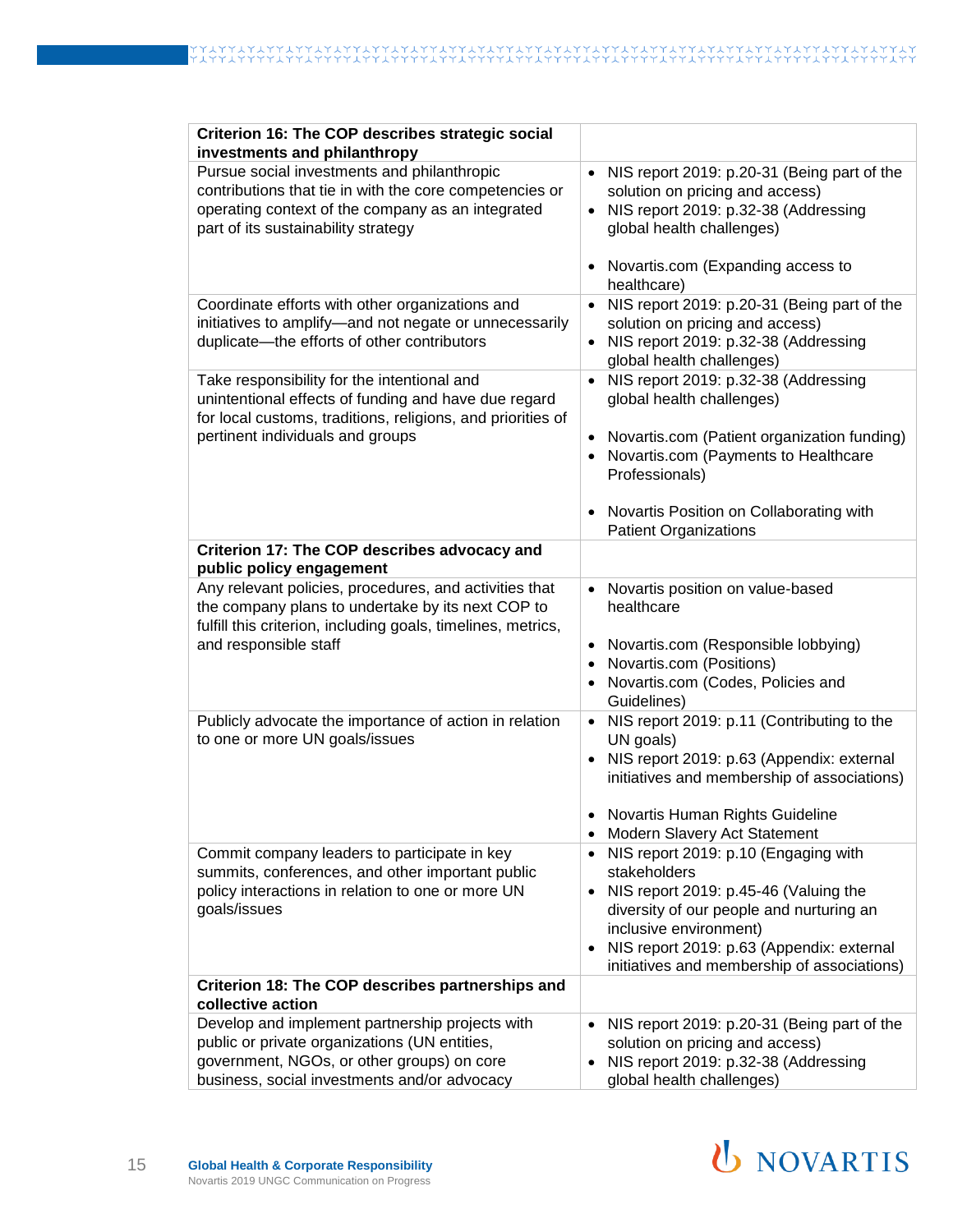|                                                                                                                                                                                                                                                                              | NIS report 2019: p.45-46 (Valuing the<br>diversity of our people and nurturing an<br>inclusive environment)                                                                                                                                                                                                                                                      |
|------------------------------------------------------------------------------------------------------------------------------------------------------------------------------------------------------------------------------------------------------------------------------|------------------------------------------------------------------------------------------------------------------------------------------------------------------------------------------------------------------------------------------------------------------------------------------------------------------------------------------------------------------|
| Join industry peers, UN entities and/or other<br>stakeholders in initiatives contributing to solving<br>common challenges and dilemmas at the global<br>and/or local levels with an emphasis on initiatives<br>extending the company's positive impact on its value<br>chain | NIS report 2019: p.20-31 (Being part of the<br>solution on pricing and access)<br>NIS report 2019: p.32-38 (Addressing<br>global health challenges)<br>• NIS report 2019: p.45-46 (Valuing the<br>diversity of our people and nurturing an<br>inclusive environment)<br>NIS report 2019: p.63 (Appendix: external<br>initiatives and membership of associations) |
| <b>Governance</b>                                                                                                                                                                                                                                                            |                                                                                                                                                                                                                                                                                                                                                                  |
| <b>Criterion 19: The COP describes CEO commitment</b><br>and leadership                                                                                                                                                                                                      |                                                                                                                                                                                                                                                                                                                                                                  |
| CEO leads executive management team in<br>development of corporate sustainability strategy,<br>defining goals and overseeing implementation                                                                                                                                  | • NIS report 2019: p.8 (Message from the<br>CEO)<br>NIS report 2019: p.10 (Streamlining our<br>governance)<br>• Annual Report 2019: p.128 (2019 CEO pay                                                                                                                                                                                                          |
|                                                                                                                                                                                                                                                                              | for performance - outcomes)<br>Annual Report 2019: p.187 (CEO)                                                                                                                                                                                                                                                                                                   |
| CEO publicly delivers explicit statements and<br>demonstrates personal leadership on sustainability<br>and commitment to the UN Global Compact                                                                                                                               | NIS report 2019: p.8 (Message from the<br>CEO)<br>• NIS report 2019: p.10 (Engaging with<br>stakeholders)                                                                                                                                                                                                                                                        |
| CEO promotes initiatives to enhance sustainability of<br>the company's sector and leads development of<br>industry standards                                                                                                                                                 | NIS report 2019: p.8 (Message from the<br>$\bullet$<br>CEO)                                                                                                                                                                                                                                                                                                      |
| Make sustainability criteria and UN Global Compact<br>principles part of goals and incentive schemes for<br>CEO and executive management team                                                                                                                                | • NIS report 2019: p.8 (Message from the<br>CEO)<br>• NIS report 2019: p.9 (Global Health &<br>Corporate Responsibility at Novartis)<br>• Annual Report 2019: p.130 (Executive<br>Committee compensation philosophy and<br>principles)                                                                                                                           |
| Criterion 20: The COP describes Board adoption<br>and oversight                                                                                                                                                                                                              |                                                                                                                                                                                                                                                                                                                                                                  |
| Board of Directors (or equivalent) assumes<br>responsibility and oversight for long-term corporate<br>sustainability strategy and performance                                                                                                                                | NIS report 2019: p.10 (Streamlining our<br>governance)<br>Annual Review 2019: p.42 (Our corporate<br>governance approach)<br><b>Corporate Responsibility Guideline</b>                                                                                                                                                                                           |
| Board establishes, where permissible, a committee or<br>assigns an individual board member with<br>responsibility for corporate sustainability.                                                                                                                              | NIS report 2019: p.10 (Streamlining our<br>governance)                                                                                                                                                                                                                                                                                                           |

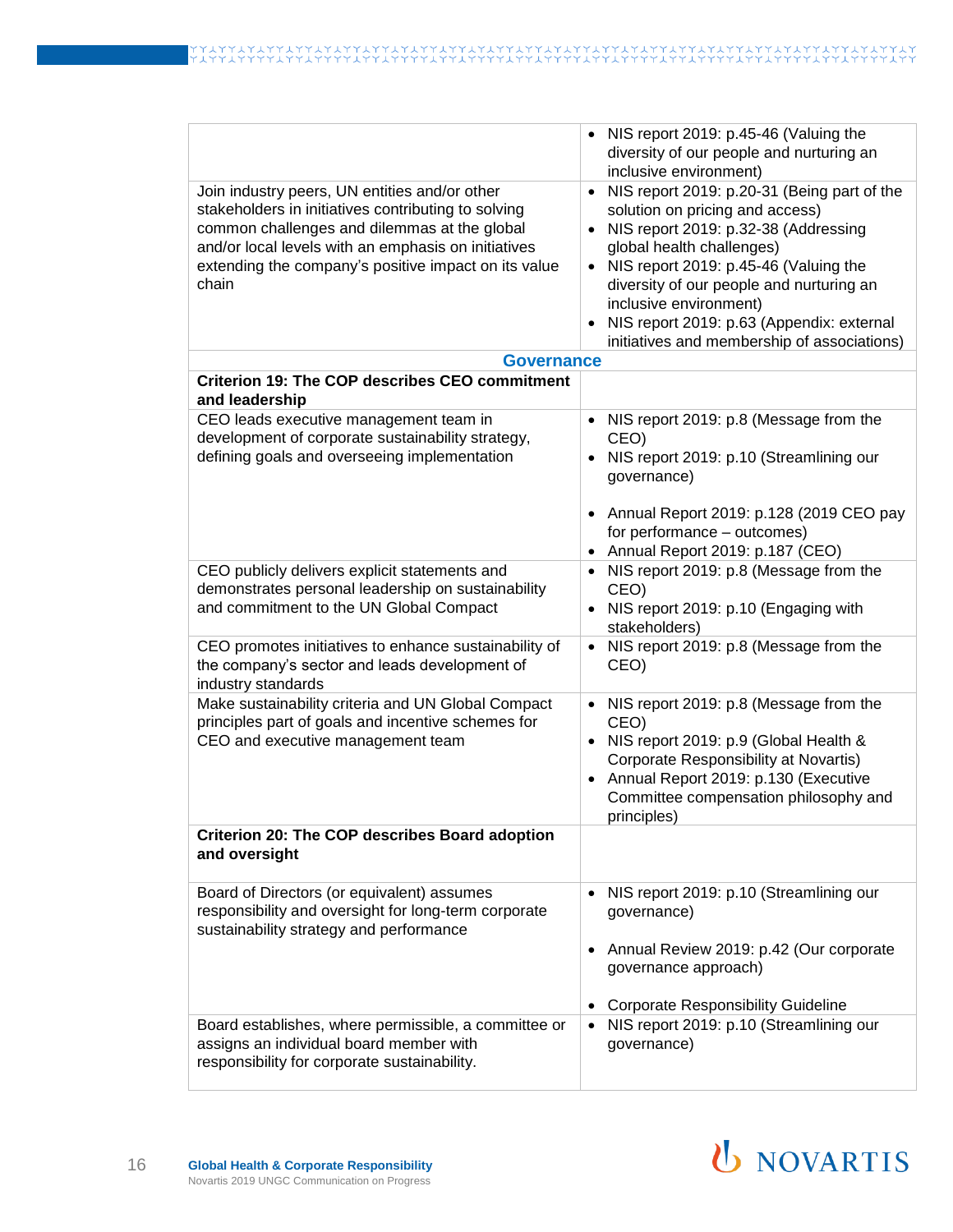|                                                                                                                                  | Annual Review 2019: p.42 (Our corporate<br>governance approach)                    |
|----------------------------------------------------------------------------------------------------------------------------------|------------------------------------------------------------------------------------|
|                                                                                                                                  | <b>Corporate Responsibility Guideline</b>                                          |
| Board (or committee), where permissible, approves<br>formal reporting on corporate sustainability<br>(Communication on Progress) | NIS report 2019: p.10 (Streamlining our<br>$\bullet$<br>governance)                |
|                                                                                                                                  | Annual Review 2019: p.42 (Our corporate<br>governance approach)                    |
|                                                                                                                                  | <b>Corporate Responsibility Guideline</b>                                          |
| <b>Criterion 21: The COP describes stakeholder</b><br>engagement                                                                 |                                                                                    |
| Publicly recognize responsibility for the company's                                                                              | NIS report 2019: p.9 (Identifying our key<br>$\bullet$                             |
| impacts on internal and external stakeholders                                                                                    | issues)                                                                            |
|                                                                                                                                  | • NIS report 2019: p.10 (Measuring and<br>valuing our total impact)                |
|                                                                                                                                  | NIS report 2019: p.61-62 (CR materiality                                           |
|                                                                                                                                  | assessment issue cluster and topic<br>definitions)                                 |
|                                                                                                                                  | • 2017 Corporate Responsibility Materiality<br><b>Assessment Results Report</b>    |
|                                                                                                                                  | Effect of Novartis Access on availability<br>and price of non-communicable disease |
|                                                                                                                                  | medicines in Kenya: a cluster-randomised<br>controlled trial, The Lancet           |
|                                                                                                                                  | • The global economic impact of Novartis:<br>case study                            |
|                                                                                                                                  | • The social impact of Novartis medicines:                                         |
|                                                                                                                                  | two case studies from South Africa and<br>Kenya                                    |
|                                                                                                                                  | • The environmental impact of Novartis                                             |
|                                                                                                                                  | along global supply chains: case study                                             |
| Define sustainability strategies, goals and policies in<br>consultation with key stakeholders                                    | NIS report 2019: p.9 (Identifying our key<br>$\bullet$<br>issues)                  |
|                                                                                                                                  | NIS report 2019: p.10 (Measuring and<br>$\bullet$<br>valuing our total impact)     |
|                                                                                                                                  | NIS report 2019: p.61-62 (CR materiality                                           |
|                                                                                                                                  | assessment issue cluster and topic<br>definitions)                                 |
| Consult stakeholders in dealing with implementation                                                                              | NIS report 2019: p.9 (Identifying our key<br>$\bullet$                             |
| dilemmas and challenges and invite them to take<br>active part in reviewing performance                                          | issues)<br>NIS report 2019: p.10 (Measuring and<br>$\bullet$                       |
|                                                                                                                                  | valuing our total impact)                                                          |
|                                                                                                                                  | NIS report 2019: p.61-62 (CR materiality<br>$\bullet$                              |
|                                                                                                                                  | assessment issue cluster and topic<br>definitions)                                 |
|                                                                                                                                  |                                                                                    |
|                                                                                                                                  | Effect of Novartis Access on availability<br>and price of non-communicable disease |

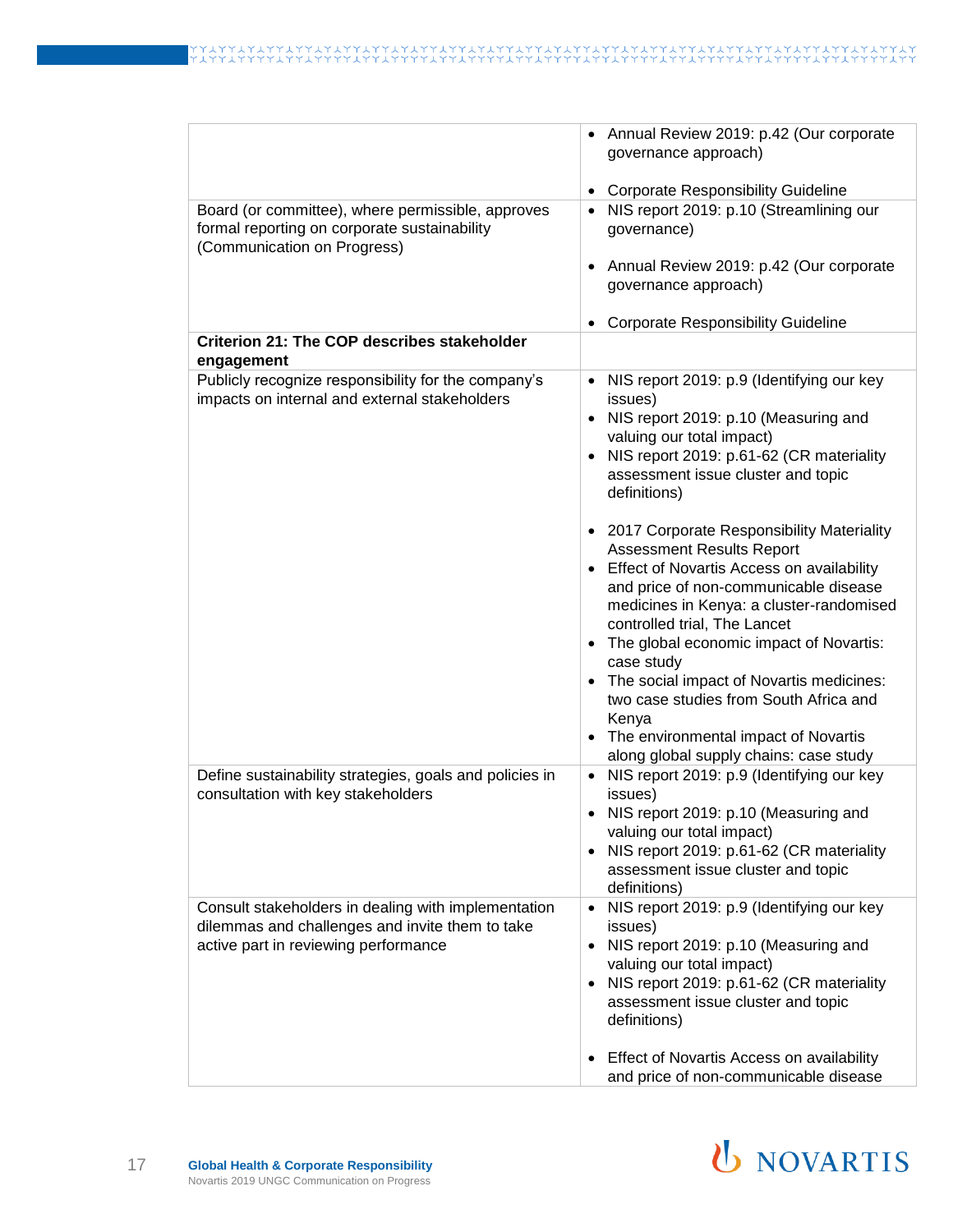|                                                                                           | medicines in Kenya: a cluster-randomised                                                              |
|-------------------------------------------------------------------------------------------|-------------------------------------------------------------------------------------------------------|
|                                                                                           | controlled trial, The Lancet                                                                          |
|                                                                                           | The global economic impact of Novartis:<br>$\bullet$                                                  |
|                                                                                           | case study                                                                                            |
|                                                                                           | The social impact of Novartis medicines:<br>$\bullet$                                                 |
|                                                                                           | two case studies from South Africa and                                                                |
|                                                                                           | Kenya                                                                                                 |
|                                                                                           | • The environmental impact of Novartis                                                                |
|                                                                                           | along global supply chains: case study                                                                |
|                                                                                           | Novartis dialogue on sustaining the<br>$\bullet$                                                      |
|                                                                                           | momentum toward universal health                                                                      |
| Establish channels to engage with employees and                                           | coverage in Africa<br>NIS report 2019: p.9-10 (Identifying our key                                    |
| other stakeholders to hear their ideas and address                                        | issues; Engaging with stakeholders)                                                                   |
| their concerns                                                                            | NIS report 2019: p.17-18 (Encouraging a                                                               |
|                                                                                           | speak-up culture; Creating a Code of                                                                  |
|                                                                                           | Ethics)                                                                                               |
|                                                                                           | NIS report 2019: p.46 (Corporate                                                                      |
|                                                                                           | volunteering)                                                                                         |
|                                                                                           | Novartis.com (NSB stakeholder dialogues)                                                              |
| Other established or emerging best practices                                              | NIS report 2018: p.41 (Corporate                                                                      |
|                                                                                           | Volunteering)                                                                                         |
| <b>Women's Empowerment</b>                                                                |                                                                                                       |
| The COP describes policies and practices related<br>to supporting women's empowerment and |                                                                                                       |
| advancing gender equality in the community                                                |                                                                                                       |
| Designing community stakeholder engagements that                                          | NIS report 2019: p.32-38 (Addressing<br>$\bullet$                                                     |
| are free of gender discrimination/stereotyping and                                        | global health challenges)                                                                             |
| sensitive to gender issues                                                                | • NIS report 2019: p.45-46 (Valuing the                                                               |
|                                                                                           | diversity of our people and nurturing an                                                              |
|                                                                                           | inclusive environment; Corporate                                                                      |
|                                                                                           | volunteering)                                                                                         |
|                                                                                           |                                                                                                       |
| Ensuring female beneficiaries of community programs                                       | Novartis.com (Community engagement)<br>$\bullet$<br>NIS report 2019: p.32-38 (Addressing<br>$\bullet$ |
|                                                                                           | global health challenges)                                                                             |
| Community initiatives specifically targeted at the                                        | NIS report 2019: p.26 (Novartis Healthy                                                               |
| empowerment of women and girls                                                            | Family)                                                                                               |
|                                                                                           | • NIS report 2019: p.45-46 (Valuing the                                                               |
|                                                                                           | diversity of our people and nurturing an                                                              |
|                                                                                           | inclusive environment; Corporate                                                                      |
|                                                                                           | volunteering)                                                                                         |
|                                                                                           | Novartis.com (Building internal                                                                       |
|                                                                                           | communities)                                                                                          |
| Strategies to ensure that community investment                                            | NIS report 2019: p.45-46 (Valuing the                                                                 |
| projects and programs (including economic, social                                         | diversity of our people and nurturing an                                                              |
| and environmental) positively impact women and girls                                      | inclusive environment; Corporate                                                                      |
|                                                                                           | volunteering)                                                                                         |
|                                                                                           |                                                                                                       |
|                                                                                           | Novartis.com (Community engagement)                                                                   |

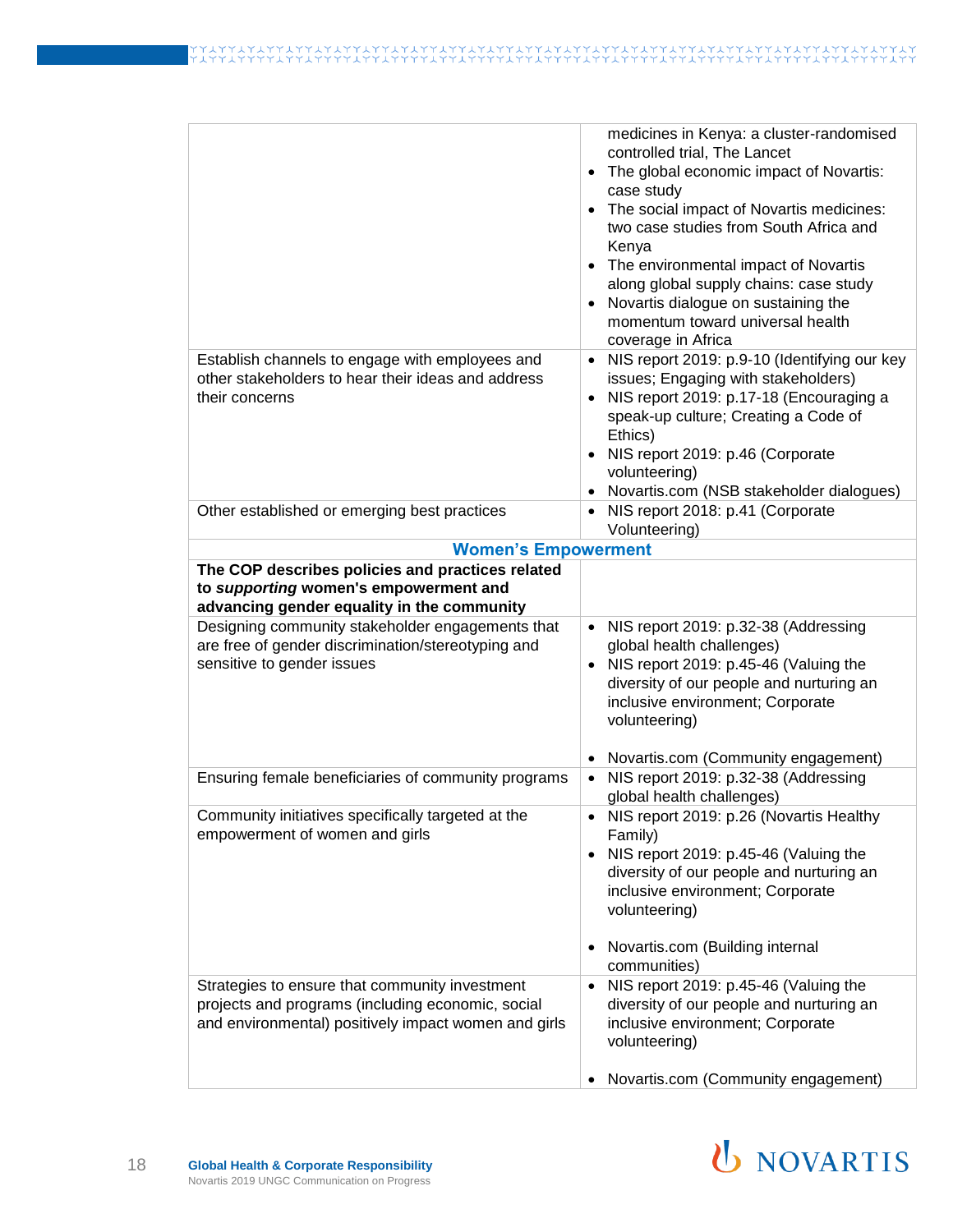| The COP describes policies and practices related<br>to supporting women's empowerment and<br>advancing gender equality in the workplace |                                                                                                                                                                                                                                                                                                                                                                                 |
|-----------------------------------------------------------------------------------------------------------------------------------------|---------------------------------------------------------------------------------------------------------------------------------------------------------------------------------------------------------------------------------------------------------------------------------------------------------------------------------------------------------------------------------|
| Achieving and maintaining gender equality in senior<br>management and board positions                                                   | • NIS report 2019: p.45-46 (Valuing the<br>diversity of our people and nurturing an<br>inclusive environment)<br>• NIS report 2019: p.53 (People performance<br>indicators)<br>• Annual Review 2019: p.20 (Ensuring a<br>wealth of diverse talent)<br>• Novartis.com (Diversity & Inclusion: Our<br>strategic priorities)<br>• Novartis.com (International Women's Day<br>2020) |
| Achieving and maintaining gender equality in middle<br>management positions                                                             | • NIS report 2019: p.45-46 (Valuing the<br>diversity of our people and nurturing an<br>inclusive environment)<br>• NIS report 2019: p.53 (People performance<br>indicators)<br>• Novartis.com (Diversity & Inclusion: Our<br>strategic priorities)<br>• Novartis.com (International Women's Day<br>2020)                                                                        |
| Equal pay for work of equal value                                                                                                       | • NIS report 2019: p.45-46 (Valuing the<br>diversity of our people and nurturing an<br>inclusive environment)<br>• Novartis.com (Pay equity and<br>transparency)                                                                                                                                                                                                                |
| Flexible work options                                                                                                                   | NIS report 2019: p.45-46 (Valuing the<br>$\bullet$<br>diversity of our people and nurturing an<br>inclusive environment)<br>Novartis.com (Flexibility at Novartis stories)                                                                                                                                                                                                      |
| Access to child and dependent care                                                                                                      | Childcare facilities are accessible to<br>Novartis employees                                                                                                                                                                                                                                                                                                                    |
| Support for pregnant women and those returning from<br>maternity leave                                                                  | Novartis.com (Global equal parental leave<br>$\bullet$<br>policy for all Novartis parents)<br><b>Global Parental Leave Guideline</b>                                                                                                                                                                                                                                            |
| Recruitment and retention, including training and<br>development, of female employees                                                   | • NIS report 2019: p.43-44 (Caring for our<br>people)<br>• Annual Review 2019: p.19-20<br>(Encouraging curiosity and learning;<br>Ensuring a wealth of diverse talent)                                                                                                                                                                                                          |
|                                                                                                                                         | Novartis.com (Ensuring a wealth of diverse<br>talent)                                                                                                                                                                                                                                                                                                                           |

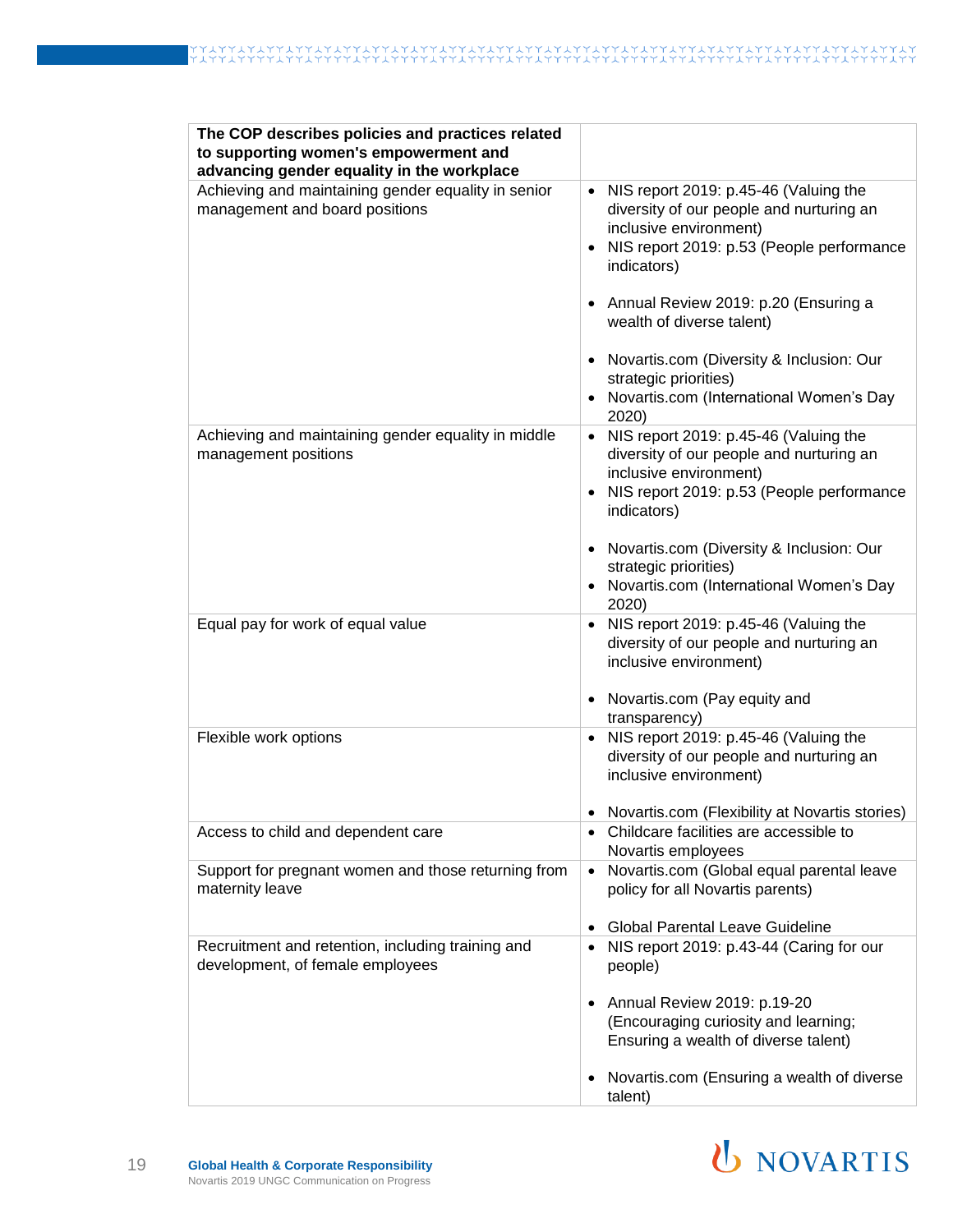|                                                                                                                                           | Novartis.com (Enabling 130,000<br>employees to grow in an organization<br>committed to continuous learning)<br>Novartis.com (Recruitment)                                                                                                                                 |
|-------------------------------------------------------------------------------------------------------------------------------------------|---------------------------------------------------------------------------------------------------------------------------------------------------------------------------------------------------------------------------------------------------------------------------|
| Gender-specific health and safety issues                                                                                                  | • Novartis.com (Women with lung disease)                                                                                                                                                                                                                                  |
| Gender-based violence and harassment                                                                                                      | • NIS report 2019: p.17-18 (Encouraging a<br>speak-up culture)<br>Novartis.com (Handling complaints)                                                                                                                                                                      |
| Education and training opportunities for women<br>workers                                                                                 | • Annual Review 2019: p.19 (Encouraging<br>curiosity and learning)<br>Novartis.com (Encouraging curiosity and<br>learning)                                                                                                                                                |
| Creating and maintaining workplace awareness of<br>gender equality and, inclusion and non-discrimination<br>for all workers               | NIS report 2019: p.45-46 (Valuing the<br>diversity of our people and nurturing an<br>inclusive environment)<br>Novartis Human Rights Guideline<br>Modern Slavery Act Statement                                                                                            |
| Mentoring and sponsorship opportunities for women                                                                                         | Novartis.com (Female scientists)                                                                                                                                                                                                                                          |
| workers                                                                                                                                   |                                                                                                                                                                                                                                                                           |
| The COP contains or refers to sex-disaggregated<br>data                                                                                   |                                                                                                                                                                                                                                                                           |
| Achieving and maintaining gender equality in senior<br>management and board positions                                                     | NIS report 2019: p.45-46 (Valuing the<br>$\bullet$<br>diversity of our people and nurturing an<br>inclusive environment)<br>• NIS report 2019: p.53 (People performance<br>indicators)                                                                                    |
| Achieving and maintaining gender equality in middle<br>management positions                                                               | NIS report 2019: p.45-46 (Valuing the<br>diversity of our people and nurturing an<br>inclusive environment)<br>NIS report 2019: p.53 (People performance<br>indicators)                                                                                                   |
| Flexible work options                                                                                                                     | NIS report 2019: p.53 (People performance<br>indicators)                                                                                                                                                                                                                  |
|                                                                                                                                           | Novartis.com (Flexibility at Novartis stories)                                                                                                                                                                                                                            |
| The COP describes policies and practices related<br>to supporting women's empowerment and<br>advancing gender equality in the marketplace |                                                                                                                                                                                                                                                                           |
| Gender-sensitive marketing                                                                                                                | Novartis develops patient education<br>$\bullet$<br>materials specifically aimed at women                                                                                                                                                                                 |
| Gender-sensitive product and service development                                                                                          | We run gender-specific studies; for<br>instance, we conducted an observational<br>study in Zambia on the exposure to<br>artemether-lumefantrine in first trimester<br>pregnancy<br>• Novartis sponsors several studies<br>investigating gender differences in<br>diseases |